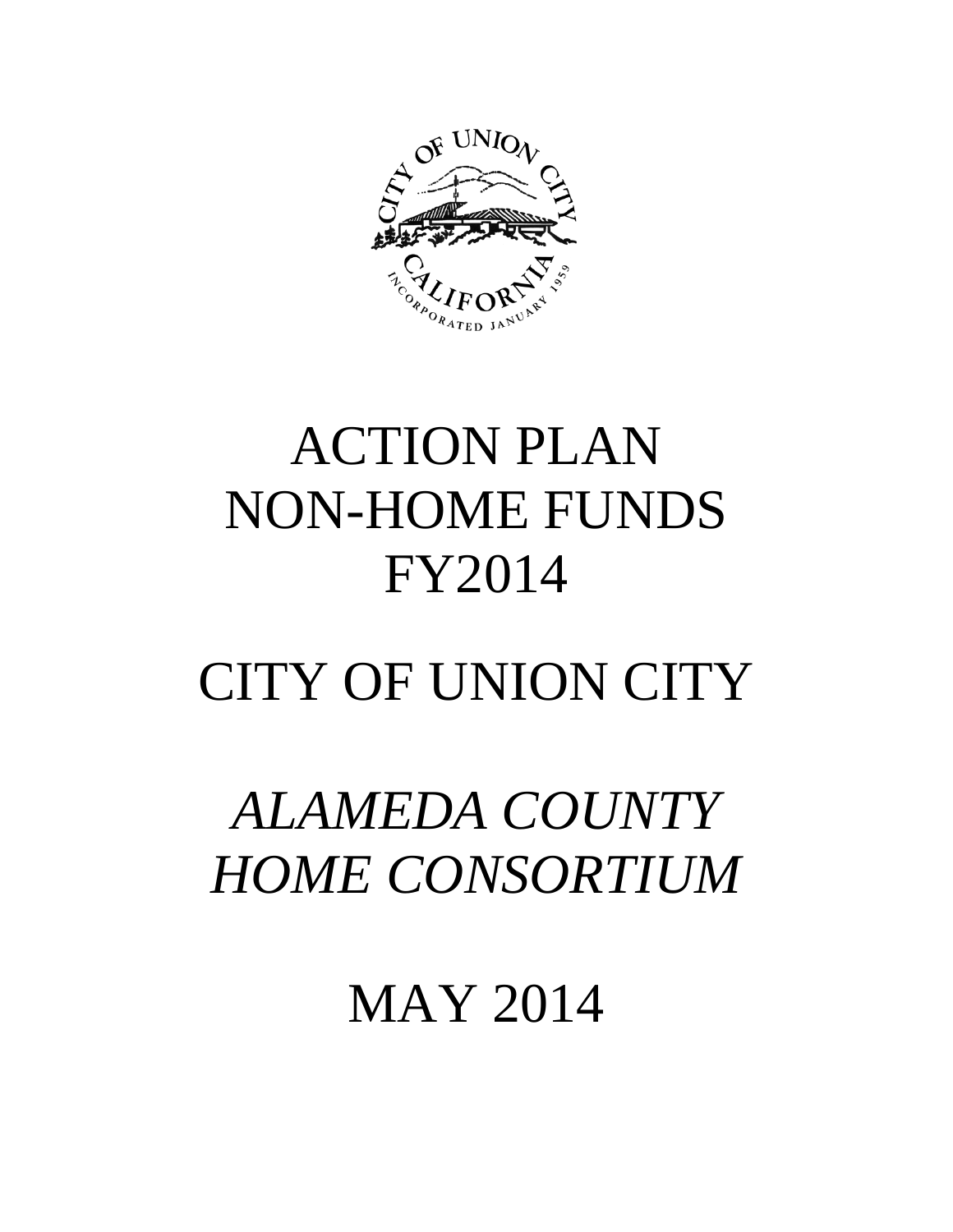## **Executive Summary**

## **ES-05 Executive Summary**

#### **1. Introduction**

The City of Union City is an entitlement jurisdiction within the Alameda County HOME Consortium. The Housing and Community Development Division (HCD), a division within the Economic and Community Development Agency, manages the City's CDBG Program. The Union City Five-Year Strategic plan, contained in the FY10 -14 Consolidated Plan for the Alameda County HOME Consortium, set forth priorities for addressing the Urban County's housing and community development needs. The Consolidated Plan covers the period July 1, 2010 through June 30, 2015. The City of Union City is entering the fifth fiscal year of the Consolidated Plan, covering the period of July 1, 2014 through June 30, 2015. The FY14 Union City Action Plan describes projects, activities, programs, performance measures and other efforts to address these needs, using available resources from the federal, state, and local levels.

In the upcoming fiscal year, the City of Union City anticipates receiving \$451,654 in CDBG entitlement grant funds, \$24,000 in program income and \$60,196 from prior year CDBG funds, for a total of \$535,850. Any changes from HUD to the final allocation amounts will not be considered by the City of Union City and the HOME Consortium as Substantial Amendments to the Action Plan.

## **2. Summary of the objectives and outcomes identified in the Plan Needs Assessment Overview**

The Union City Strategic Plan contains the following priorities: 1) Increase the availability of affordable rental housing for low and moderate income households. 2) Preserve existing affordable rental and owner housing for low and moderate income households. 3) Assist low and moderate income first-time homebuyers. 4) Reduce housing discrimination. 5) Maintain, improve and expand the capacity of housing, shelter and services for homeless individuals and families including integrated healthcare, employment and other services. 6) Maintain and expand activities designed to prevent homelessness. 7) Build on inter-jurisdictional cooperation to achieve housing and homeless needs. 8) Increase the availability of service enriched housing for persons with special needs.

In addition, the Union City Strategic Plan describes other priority community development needs, including public services and economic development. To address the need for affordable rental housing, the City will utilize available resources from federal, state and local levels to support the construction and rehabilitation of affordable rental housing, including HOME, Community Development Block Grant (CDBG), Low Income Housing Tax Credits, mortgage revenue bond proceeds, developer in-lieu fees, and private financing. The major funding source for affordable housing has historically come from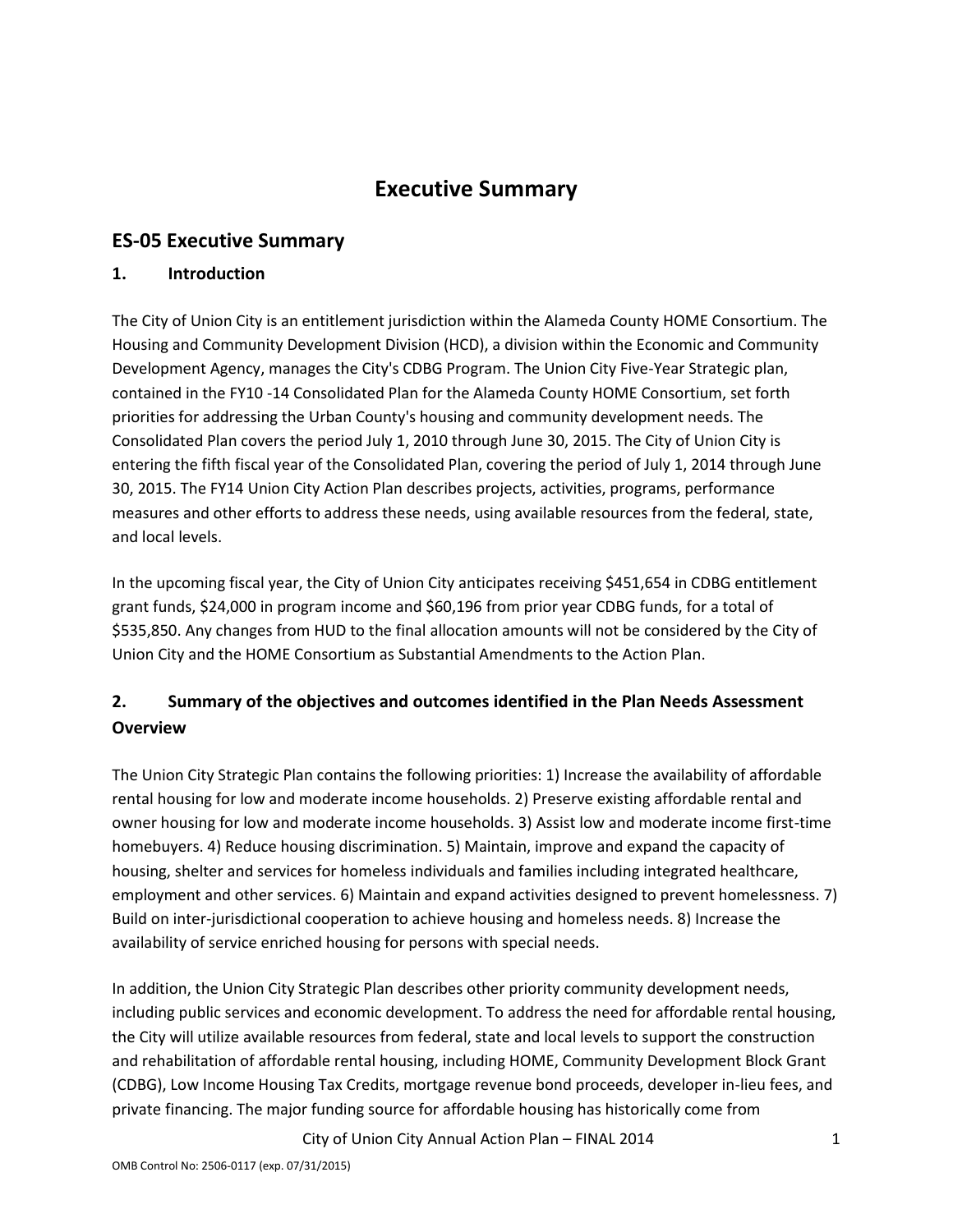redevelopment funds. However, given that the State of California has abolished Redevelopment Agencies to cover State expenses, this pivotal tool is no longer available. Therefore, given the state of the economy, the future development of affordable housing is now severely handicapped.

The City will preserve affordable rental and ownership housing through Owner-Occupied Housing Rehabilitation, Minor Home Repair, and Rental Housing Rehabilitation Programs, as applicable.

The City of Union City provides first-time homebuyer assistance with a revolving fund used to leverage private bank funding. The initial funding for the revolving loan guarantees came from the former Union City Redevelopment Agency. In addition, the City participates in Alameda County's Mortgage Certificate (MCC) Program.

The City of Union City supports and funds ECHO housing to provide fair housing counseling and other services. The City of Union City also participates in the monitoring of activities contained in the HOME Consortium's Analysis of Impediments to Fair Housing. In the area of homeless and special needs population assistance, the City utilizes general funds to support agencies that address homeless issues and special needs. In FY13, the City of Union City will address some of the community development needs identified in the Strategic Plan through CDBG funds.

CDBG funds will be used to address a variety of housing and community development needs for the City's low and moderate income households. Most programs are implemented on a City-wide basis unless otherwise noted. Fiscal Year 2014-2015 funds will provide for the following needs: Housing Counseling Services/Fair Housing - \$10,000, Housing Rehabilitation Program - \$72,500, Senior Project/Repayment of Section 108 Loan - \$300,000, Public Services - \$68,250, and Program Administration - \$85,100.

## **3. Evaluation of past performance**

A past performance evaluation of Fiscal Year 2012-13 activities was described in the City's final Consolidated Annual Performance and Evaluation Report (CAPER) for FY 2012-2013. The 2012-13 CAPER that was submitted to the HUD Regional Office on September 27, 2013. The CAPER evaluating FY 2012- 2013 was available for public comment from September 3 through September 18, 2013. Please refer to prior year CAPERs for an evaluation of past performance.

## **4. Summary of citizen participation process and consultation process**

Community participation is a very important part of the Action Plan development process. As a member of the Alameda HOME Consortium, the City of Union City coordinates its Public Review process with the County. A pre-draft public hearing on the Action Plan took place on January 14, 2014 at the Housing and Community Development Advisory Committee's meeting to present an overview of the Action Plan, and review and solicit input on the housing and community development needs in the HOME Consortium.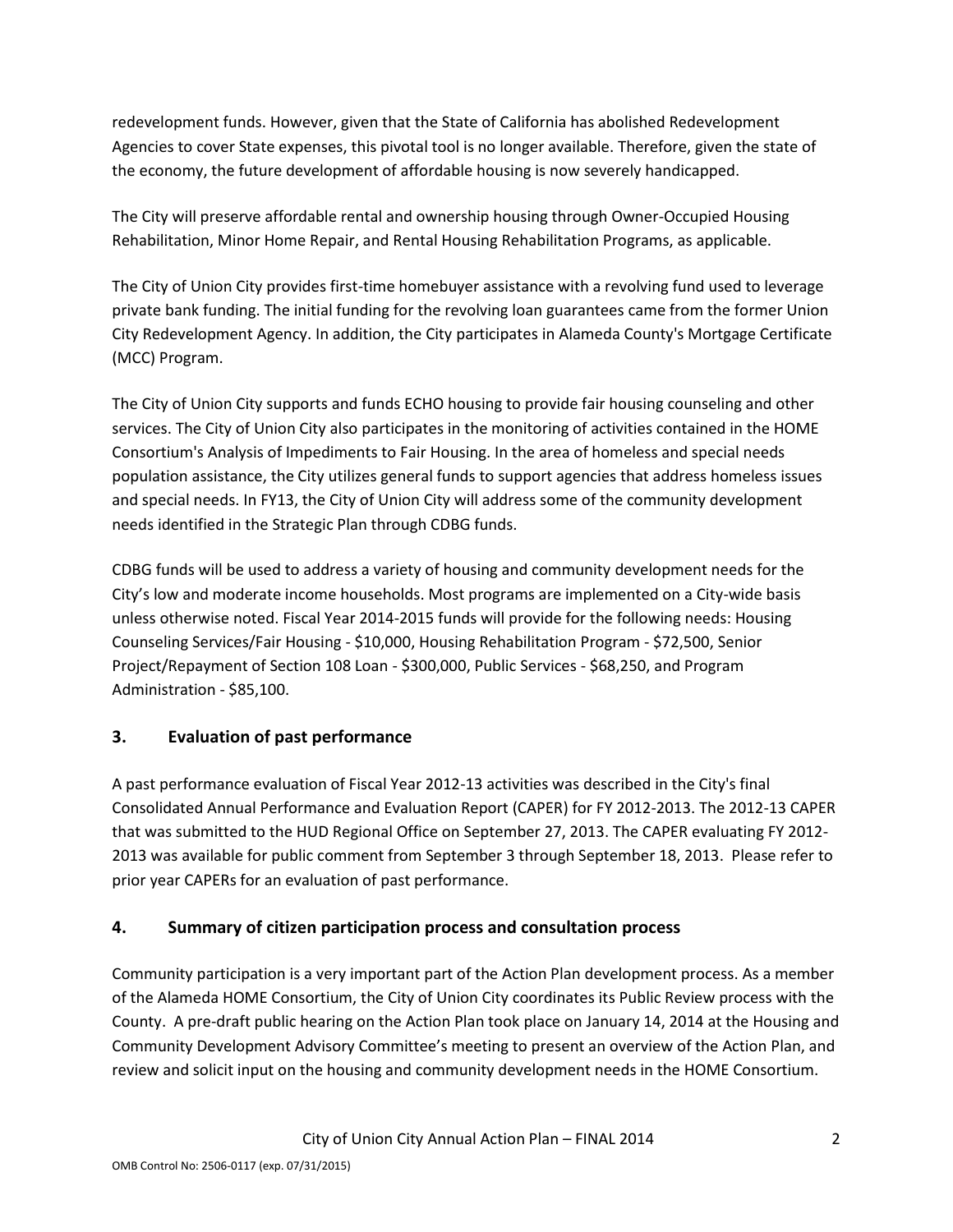The meeting was held in the evening to allow working people to attend and participate. No comments were received at this meeting.

A 30-day public comment period for the Action Plan, required by HUD, took place from April 4, 2014 through May 3*,* 2014. A public hearing was held on April 24, 2014 to receive comments on the draft HOME Consortium Consolidated Plan. There were no public comments.

### **5. Summary of public comments**

No comments have yet been received.

### **6. Summary of comments or views not accepted and the reasons for not accepting them**

No comments have yet been received.

#### **7. Summary**

The City has proposed allocating its available CDBG funds to the activities and projects, described above, in order to address the City's housing and community development needs.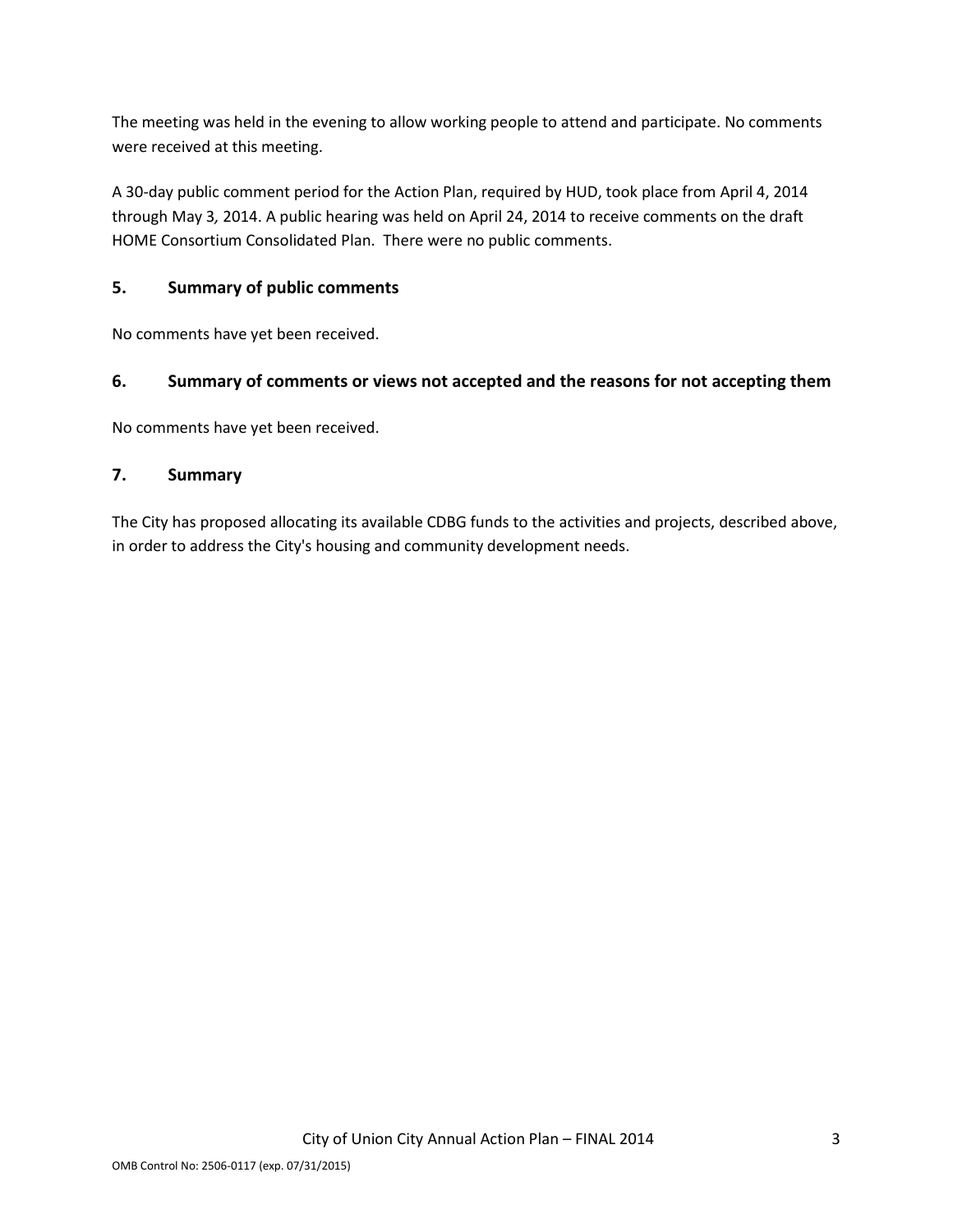## **PR-05 Lead & Responsible Agencies**

#### **1. Agency/entity responsible for preparing/administering the Consolidated Plan**

The following are the agencies/entities responsible for preparing the Consolidated Plan and those responsible for administration of each grant program and funding source.

| <b>Agency Role</b> | <b>Name</b> | <b>Department/Agency</b> |
|--------------------|-------------|--------------------------|
| Lead Agency        | UNION CITY  |                          |
|                    |             |                          |

**Table 1 – Responsible Agencies**

#### **Narrative**

#### **Consolidated Plan Public Contact Information**

Vernon M. Smith, HCD Coordinator

City of Union City

Economic and Community Development Department

34009 Alvarado-Niles Road

Union City, CA 94587

510-675-5322

vsmith@unioncity.org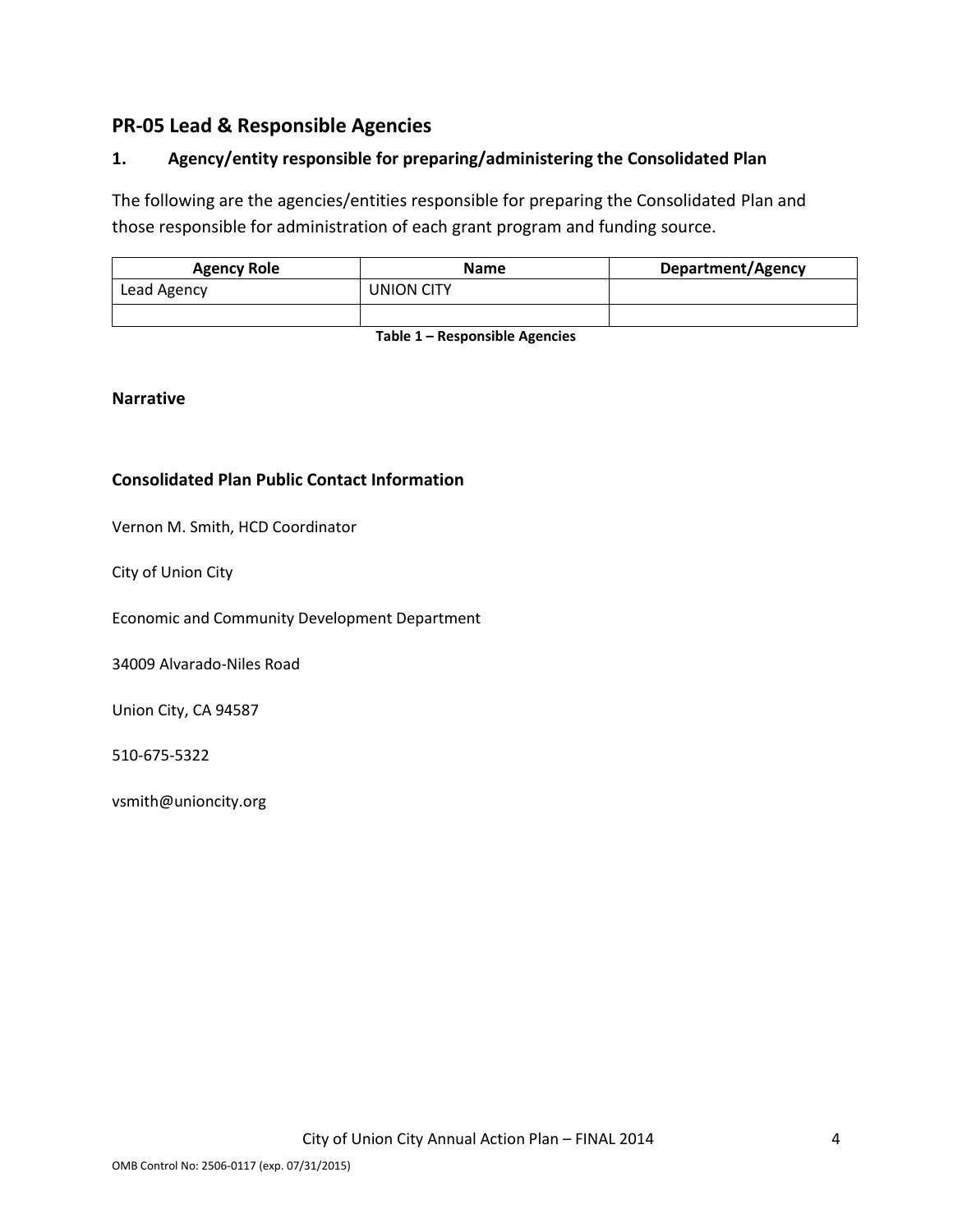## **AP-10 Consultation**

#### **1. Introduction**

The Action Plan is an important document for the HOME Consortium. Built on interagency coordination, consultation, and public participation, the Action Plan focuses attention on housing and community development needs and resources available to meet these needs.

The FY14 Action Plan was prepared through consultation with other public and private entities. The HOME Consortium Technical Advisory Committee, composed of staff from all jurisdictions in the HOME Consortium, met bi-monthly to provide policy input into the Action Plan planning process. The Alameda County Lead Poisoning Prevention Program provided valuable information on the number of households at risk of lead poisoning, and the programs currently operating or planned to mitigate leadbased paint hazards. The three public housing authorities operating in the HOME Consortium (City of Alameda, City of Livermore, and Alameda County (including the City of Dublin)) were consulted to obtain current data on Public Housing and Section 8 housing needs, public housing improvements, and other activities.

## **Summary of the jurisdiction's activities to enhance coordination between public and assisted housing providers and private and governmental health, mental health and service agencies**

Activities to address the housing needs of the homeless, and extremely low-income persons with serious mental illness and/or those living with HIV/AIDS center on the implementation of the EveryOne Home Plan. Planning efforts began in 2004 as a unique collaboration among community stakeholders, cities and Alameda County government agencies representing three separate care systems — homeless services, HIV/AIDS services, and mental health services — that share overlapping client populations and a recognition that stable housing is a critical cornerstone to the health and well-being of homeless and at-risk people, and our communities. Since its publication in 2006 the Plan has been adopted by the Alameda County Board of Supervisors and all 14 cities, and endorsed by numerous community organizations.

Implementation of the EveryOne Home Plan is spearheaded by a community-based organization of the same name. It is guided by a Leadership Board comprised of jurisdictional appointed members and key community constituencies such as consumers, cities, nonprofit service providers and housing developers, businesses, law enforcement, housing authorities, and faith-based organizations.

EveryOne Home envisions a system of housing and services in Alameda County that, by 2020, ensures all extremely low-income residents have a safe, supportive and permanent place to call home with services available to help them stay housed and improve the quality of their lives. EveryOne Home partners are working on five core strategies: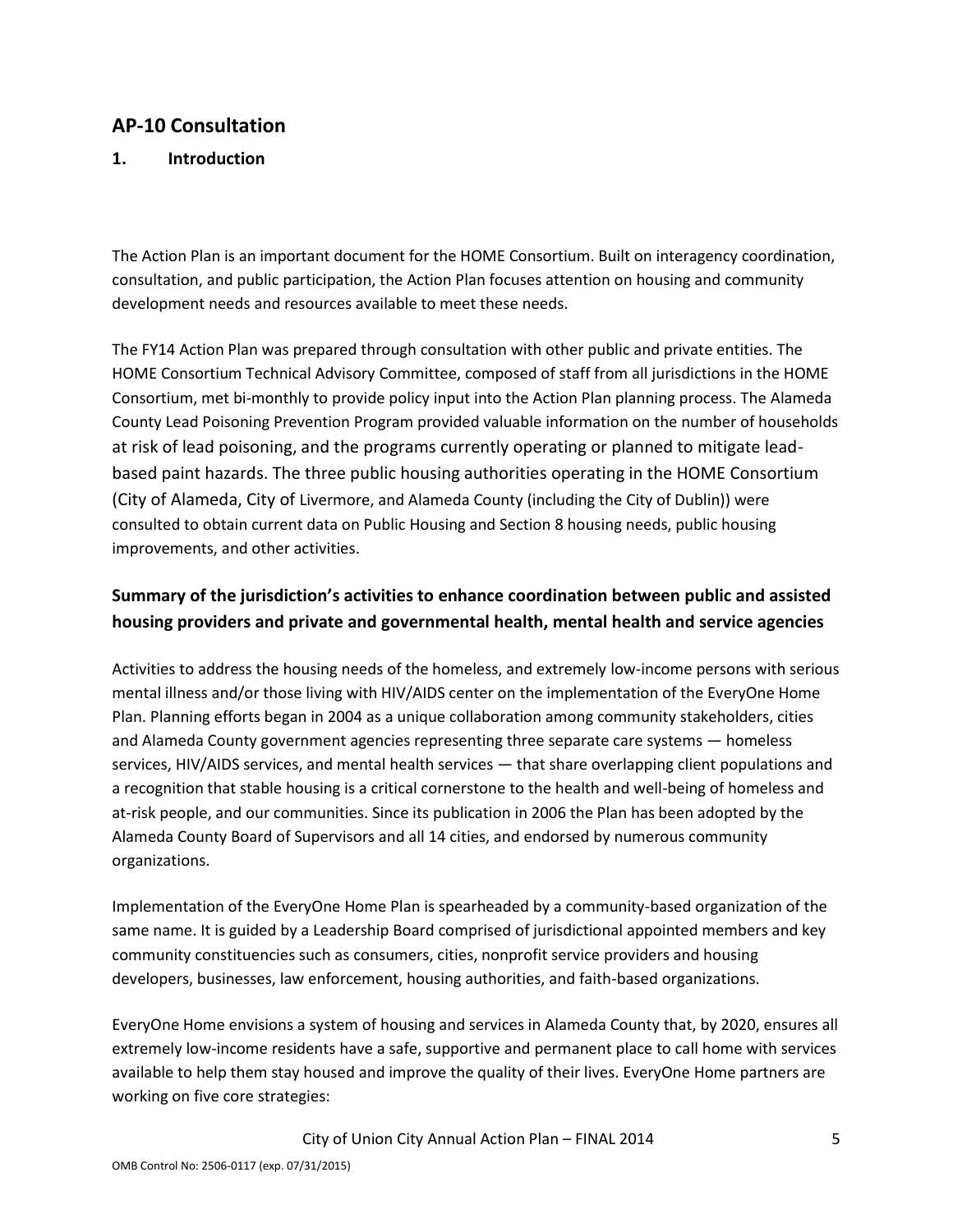1) Prevent homelessness and other housing crises; 2) Increase housing opportunities for homeless and extremely low-income households; 3) Deliver flexible services to support stability and independence; 4) Measure success and report outcomes and 5)Develop long-term leadership and build political will.

## **Describe coordination with the Continuum(s) of Care that serves the jurisdiction's area in determining how to allocate ESG funds, develop performance standards for and evaluate outcomes of projects and activities assisted by ESG funds, and develop funding, policies and procedures for the operation and administration of HMIS**

Alameda County Housing and Community Development Department through HMIS and leadership of the EveryOne Home Performance Management Committee is supportive of the EveryOne Home initiative to establish system wide outcomes and to evaluate effectiveness of programs against those outcomes. These outcomes include shortening the period of time homeless and reducing the recidivism rates for homeless people.

Consultation with EveryOne Home, the Alameda Countywide Continuum of Care, on the use of Emergency Solutions Grant (ESG) funds, began early in 2012, when representatives from the City of Berkeley, the City of Oakland, Alameda County Housing and Community Development Department (Urban County grantee), and the Executive Director of EveryOne Home worked together to implement the new ESG requirements in a way that would be consistent county-wide and would continue a collaboration which began in 2009 with American Recovery and Reinvestment Act (ARRA) Homelessness Prevention and Rapid Re-housing (HPRP) funds. This collaboration resulted in the creation of Priority Home Partnership (PHP), which was a single county-wide program to implement HPRP. In order to learn from the best practices established by PHP, the group agreed to meet regularly to prepare for the submission of this Substantial Amendment and to coordinate around the use of future ESG funding via regular meetings and discussions with EveryOne Home. Subsequent to those calls, on March 1, 2012, EveryOne Home held a community-wide meeting at which additional consultation and public input into the use of ESG funds was solicited. A series of meetings with EveryOne Home and the ESG grantees continues through the year and a coordinated ESG program was established and began implementation in early 2013. This coordinated program will use this same structure for FY13 ESG funding.

**Describe consultation with the Continuum(s) of Care that serves the State in determining how to allocate ESG funds, develop performance standards for and evaluate outcomes of projects and activities assisted by ESG funds, and develop funding, policies and procedures for the operation and administration of HMIS**

Not Applicable.

## **2. Agencies, groups, organizations and others who participated in the process and consultations**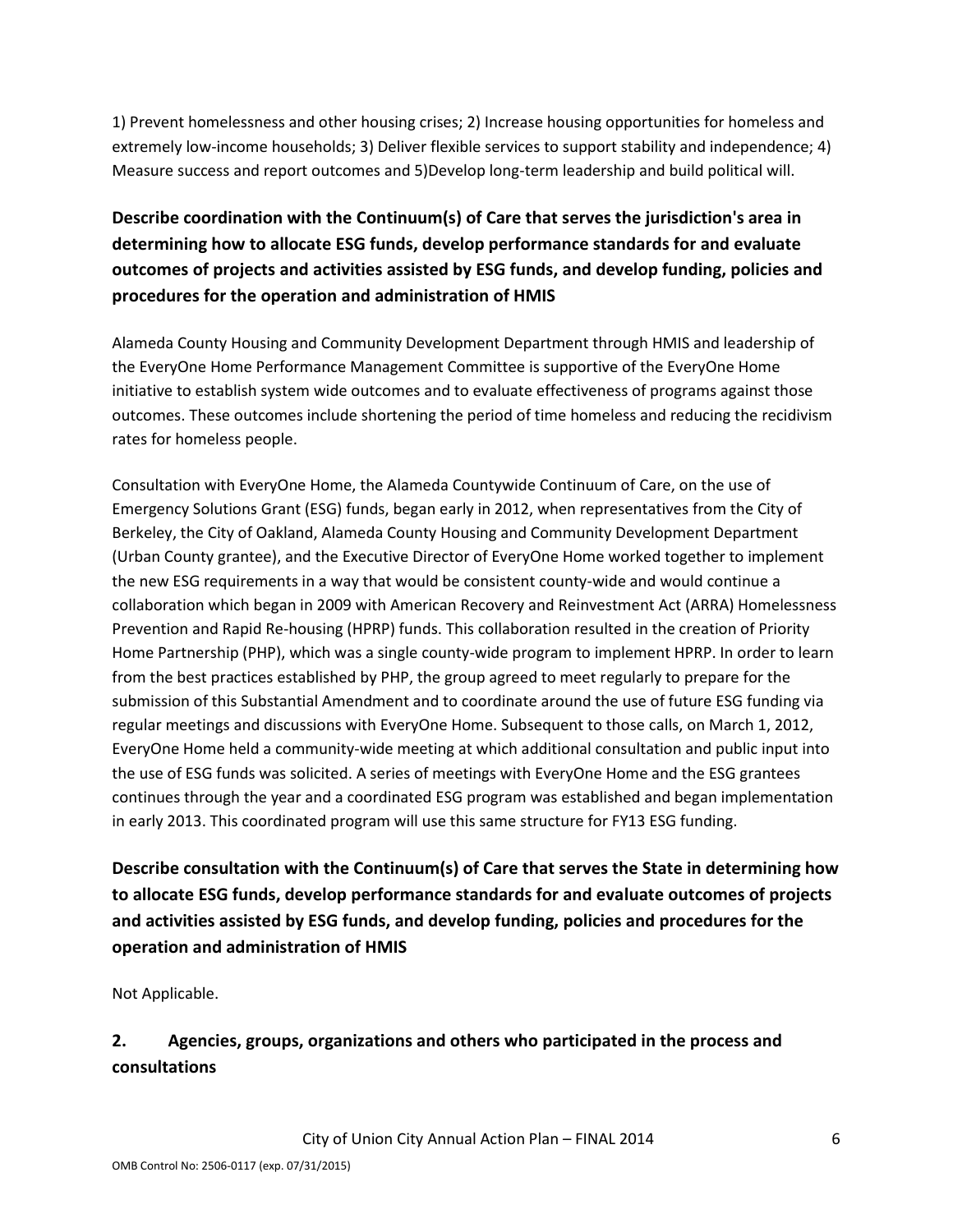| Agency/Group/Organization           | Agency/Group/Organization | What section of the Plan         |
|-------------------------------------|---------------------------|----------------------------------|
|                                     | <b>Type</b>               | was addressed by                 |
|                                     |                           | <b>Consultation?</b>             |
|                                     |                           | <b>Housing Need Assessment</b>   |
|                                     |                           | <b>Public Housing Needs</b>      |
|                                     |                           | Homelessness Strategy            |
|                                     |                           | Homeless Needs -                 |
|                                     |                           | <b>Chronically homeless</b>      |
|                                     | Housing                   | Homeless Needs - Families        |
| Housing Authority of Alameda County | PHA                       | with children                    |
|                                     | Other government - County | Homelessness Needs -             |
|                                     |                           | Veterans                         |
|                                     |                           | Homelessness Needs -             |
|                                     |                           | Unaccompanied youth              |
|                                     |                           | <b>HOPWA Strategy</b>            |
|                                     |                           | Anti-poverty Strategy            |
|                                     |                           | <b>Housing Need Assessment</b>   |
|                                     |                           | <b>Public Housing Needs</b>      |
|                                     |                           | Homelessness Strategy            |
|                                     |                           | Homeless Needs -                 |
|                                     | Housing                   | Chronically homeless             |
| ALAMEDA COUNTY - HOUSING AND        | Services-Children         | <b>Homeless Needs - Families</b> |
| <b>COMMUNITY DEVELOPMENT</b>        | Services-homeless         | with children                    |
|                                     | Services-Health           | Homelessness Needs -             |
|                                     |                           | Veterans                         |
|                                     |                           | Homelessness Needs -             |
|                                     |                           | Unaccompanied youth              |
|                                     |                           | Non-Homeless Special             |
|                                     |                           | <b>Needs</b>                     |
|                                     | Housing                   | <b>Housing Need Assessment</b>   |
| <b>ECHO HOUSING</b>                 | Service-Fair Housing      | <b>Market Analysis</b>           |
|                                     | Regional organization     | Anti-poverty Strategy            |

**Table 2 – Agencies, groups, organizations who participated**

**How was the Agency/Group/Organization consulted and what are the anticipated outcomes of the consultation or areas for improved coordination**

**Identify any Agency Types not consulted and provide rationale for not consulting**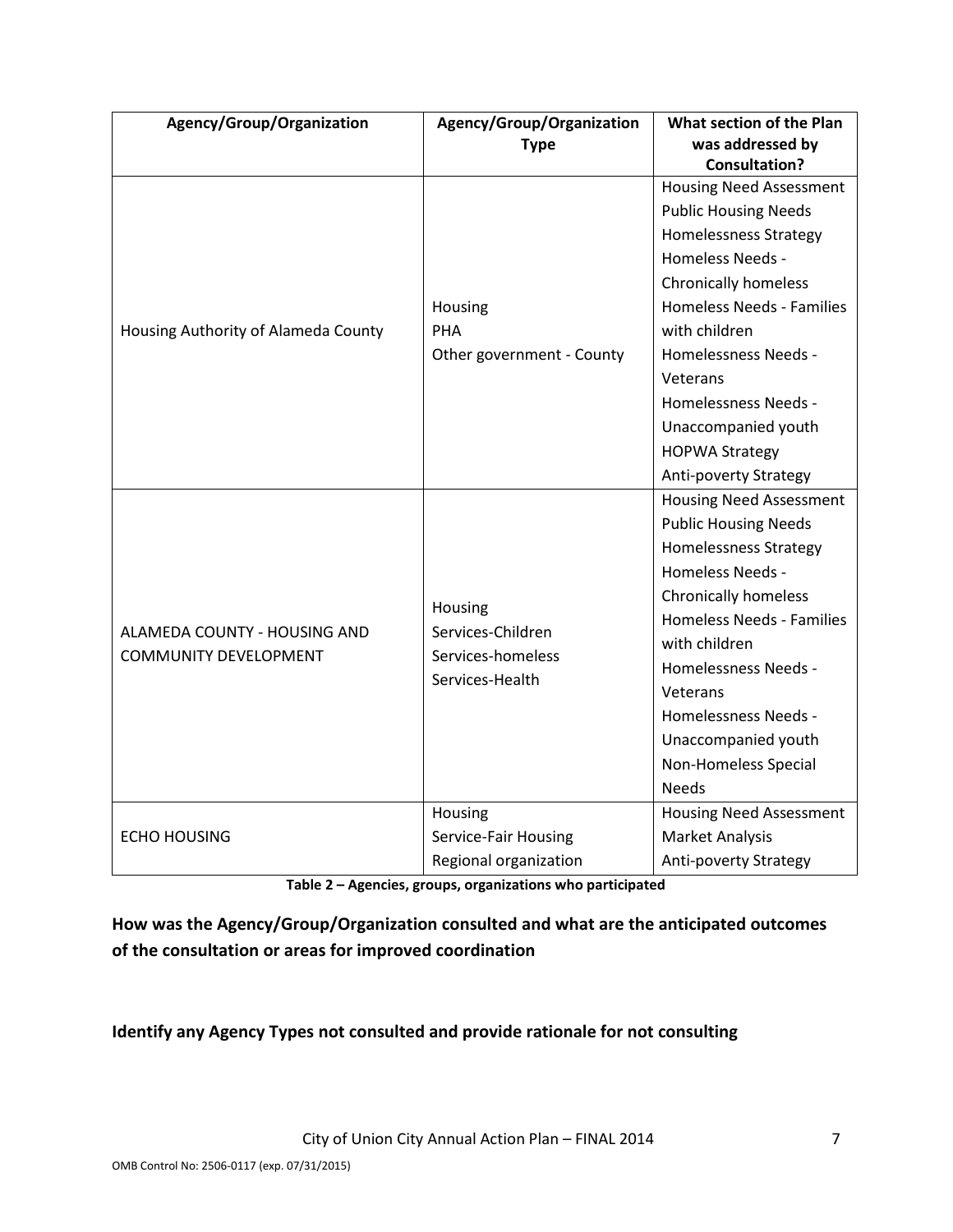#### **Other local/regional/state/federal planning efforts considered when preparing the Plan**

| <b>Name of Plan</b> | <b>Lead Organization</b>                                                 | How do the goals of your Strategic Plan<br>overlap with the goals of each plan? |
|---------------------|--------------------------------------------------------------------------|---------------------------------------------------------------------------------|
| Continuum of Care   | Alameda County Housing and<br><b>Community Development</b><br>Department | Coordination on homeless goals for<br>Strategic Plan and EveryOne Home Plan.    |

**Table 3 – Other local / regional / federal planning efforts**

#### **Narrative**

N/A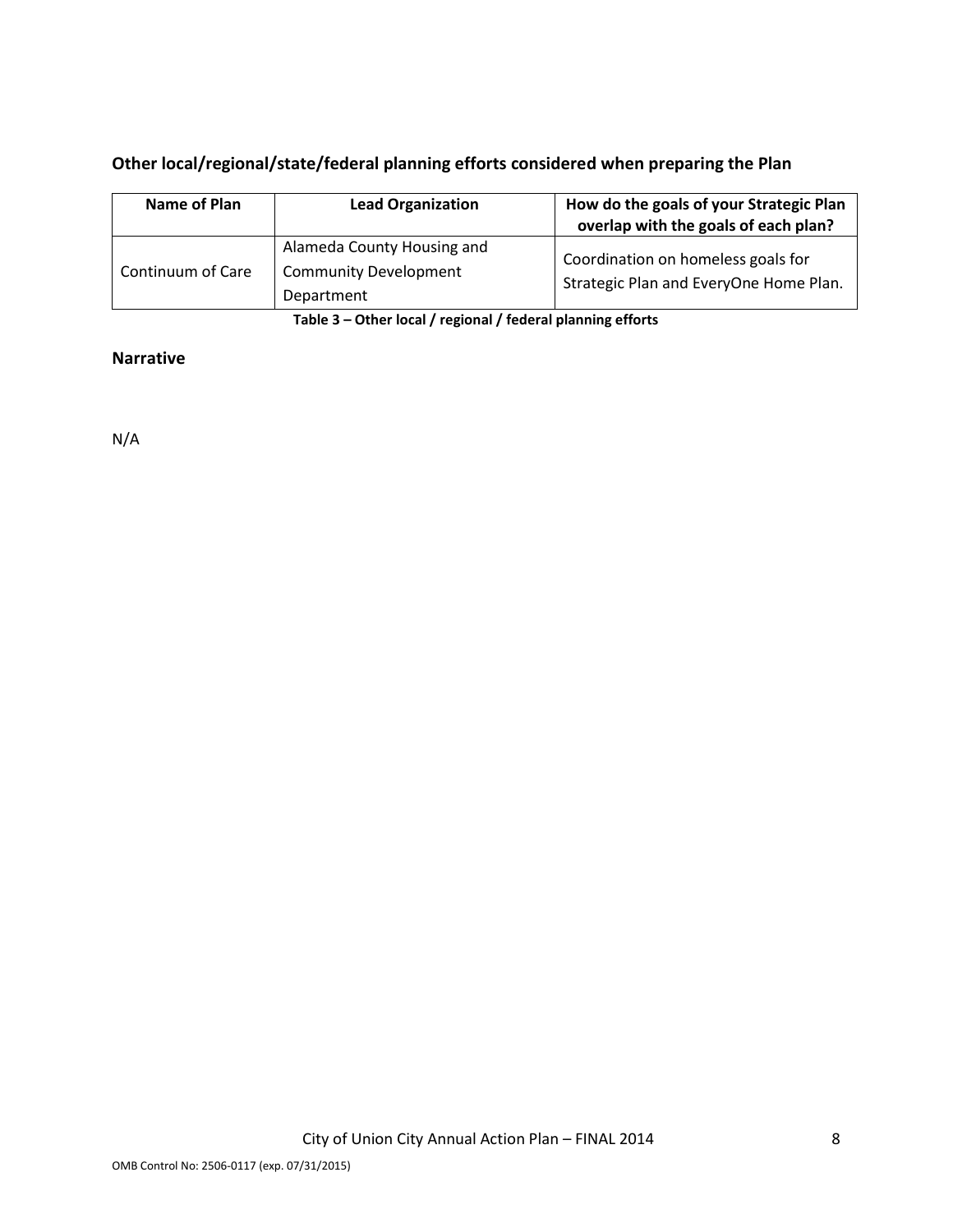## **AP-12 Participation**

**1. Summary of citizen participation process/Efforts made to broaden citizen participation Summarize citizen participation process and how it impacted goal-setting**

#### **Citizen Participation Outreach**

| Mode of<br>Outreach      | <b>Target of</b><br>Outreach        | Summary of response/attendance                                                                                                                                                                                                                                                                                                                                                                             | Summary of<br>comments<br>received | <b>Summary of</b><br>comments<br>not | URL (If<br>applicable) |
|--------------------------|-------------------------------------|------------------------------------------------------------------------------------------------------------------------------------------------------------------------------------------------------------------------------------------------------------------------------------------------------------------------------------------------------------------------------------------------------------|------------------------------------|--------------------------------------|------------------------|
|                          |                                     |                                                                                                                                                                                                                                                                                                                                                                                                            |                                    | accepted<br>and reasons              |                        |
| Public<br><b>Meeting</b> | Non-<br>targeted/broad<br>community | A pre-draft public hearing and presentation was given before the<br>Housing and Community Development Advisory Committee on<br>January 14, 2014. Committee members and staff were present.<br>No comments were received. A public hearing on the draft Action<br>Plan will be held on April 17, 2014. Members of the Housing and<br>Community Development Advisory Committee and staff will be<br>present. | Pending                            | Pending                              |                        |

**Table 4 – Citizen Participation Outreach**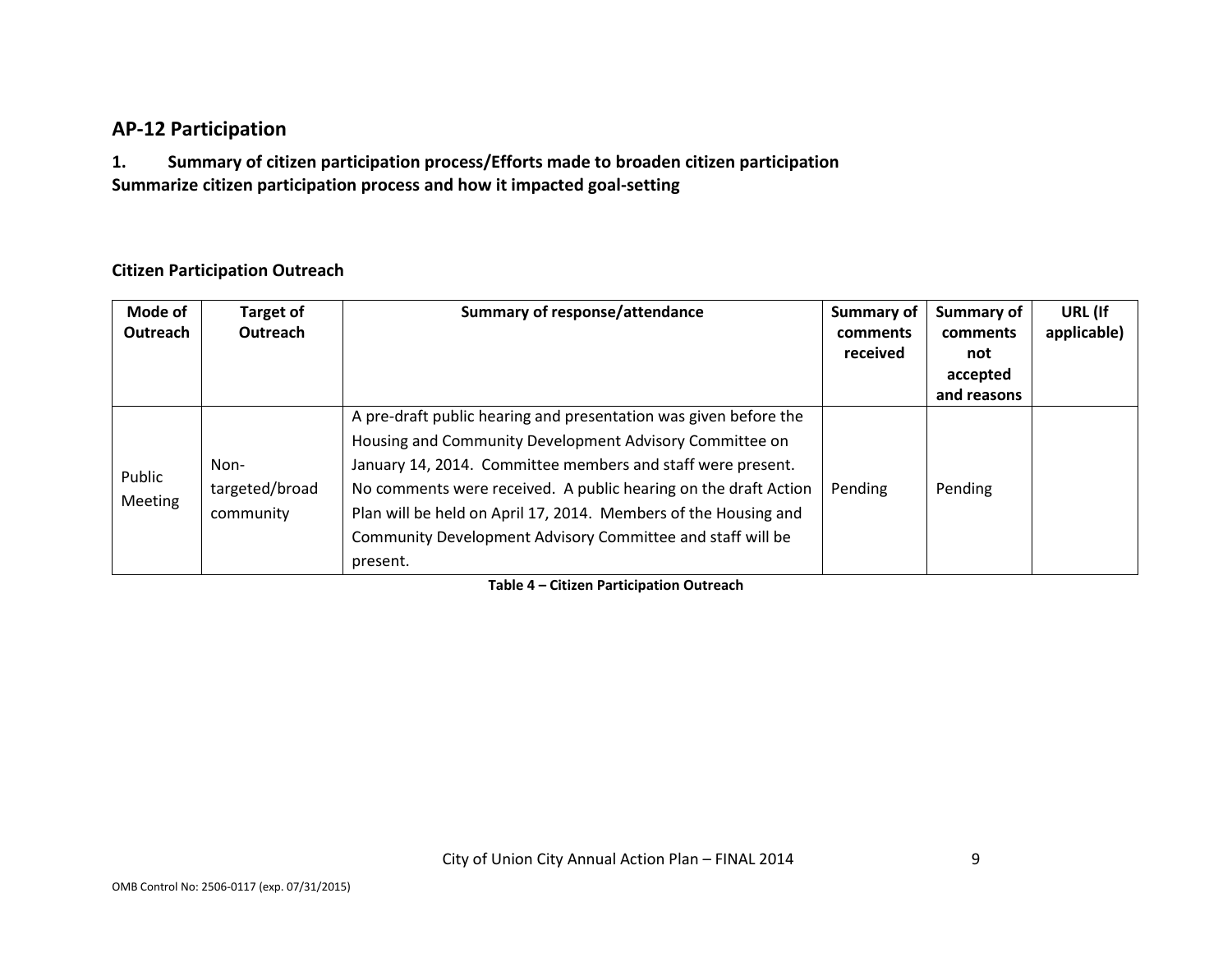## **Expected Resources**

## **AP-15 Expected Resources**

#### **Introduction**

The City's CDBG funds will be used for a variety of purposes including rehabilitation, Section 108 Loan repayment, Public Services, Fair Housing, Code Enforcement and administration. Fifteen percent of the FY13 CDBG allocations will be set aside for public services per HUD requirements.

#### **Anticipated Resources**

| Program     | Source of    | <b>Uses of Funds</b>   |                                   |                         | <b>Expected Amount Available Year 1</b>     |              | <b>Expected</b>                                                     | <b>Narrative Description</b>         |
|-------------|--------------|------------------------|-----------------------------------|-------------------------|---------------------------------------------|--------------|---------------------------------------------------------------------|--------------------------------------|
|             | <b>Funds</b> |                        | Annual<br><b>Allocation:</b><br>⋗ | Program<br>Income:<br>Ş | <b>Prior Year</b><br><b>Resources:</b><br>Ş | Total:<br>\$ | <b>Amount</b><br><b>Available</b><br><b>Remainder</b><br>of ConPlan |                                      |
| <b>CDBG</b> | public -     | Acquisition            |                                   |                         |                                             |              |                                                                     | The City of Union City is an         |
|             | federal      | Admin and              |                                   |                         |                                             |              |                                                                     | entitlement jurisdiction and applies |
|             |              | Planning               |                                   |                         |                                             |              |                                                                     | directly to HUD on an annual basis   |
|             |              | Economic               |                                   |                         |                                             |              |                                                                     |                                      |
|             |              | Development            |                                   |                         |                                             |              |                                                                     |                                      |
|             |              | <b>Housing</b>         |                                   |                         |                                             |              |                                                                     |                                      |
|             |              | Public                 |                                   |                         |                                             |              |                                                                     |                                      |
|             |              | Improvements           |                                   |                         |                                             |              |                                                                     |                                      |
|             |              | <b>Public Services</b> | 451,654                           | 24,000                  | 60,196                                      | 535,850      | 0                                                                   |                                      |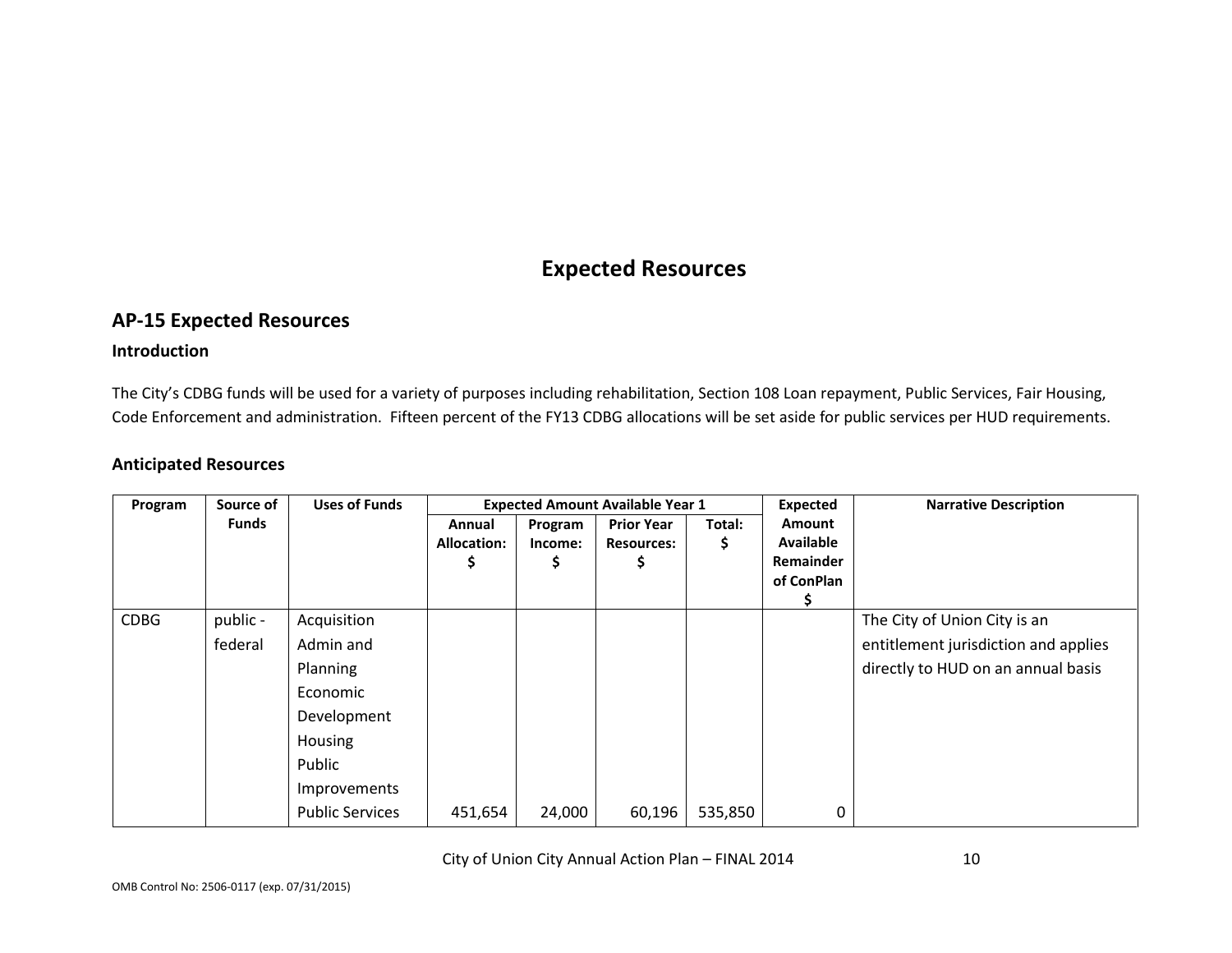#### **Table 1 - Expected Resources – Priority Table**

## **Explain how federal funds will leverage those additional resources (private, state and local funds), including a description of how matching requirements will be satisfied**

To maximize leveraging of its own funds and increase the funds available for housing and community development activities, the City plans to undertake the following activities:

- Support applications by organizations or agencies for other public and private sources of financing to leverage City funds.
- Include leveraging as a goal to the maximum extent possible in City funding application review process.
- Support the purchase and rehabilitation and new construction of units by nonprofit housing developers.
- Promote private sector rehabilitation with the Housing Preservation Program.
- Continue participation in the Mortgage Credit Certificate Program operated by the County of Alameda.
- Continue to provide support to nonprofit, community-based housing developers and service providers in obtaining other sources of financing.
- Promote joint development with other governmental or quasi-governmental agencies to implement housing community development programs and combine multiple sources of financing.

## **If appropriate, describe publically owned land or property located within the jurisdiction that may be used to address the needs identified in the plan**

#### **Discussion**

Current numbers are an estimate until official numbers are disbursed by HUD. Changes to the numbers will not result in a major change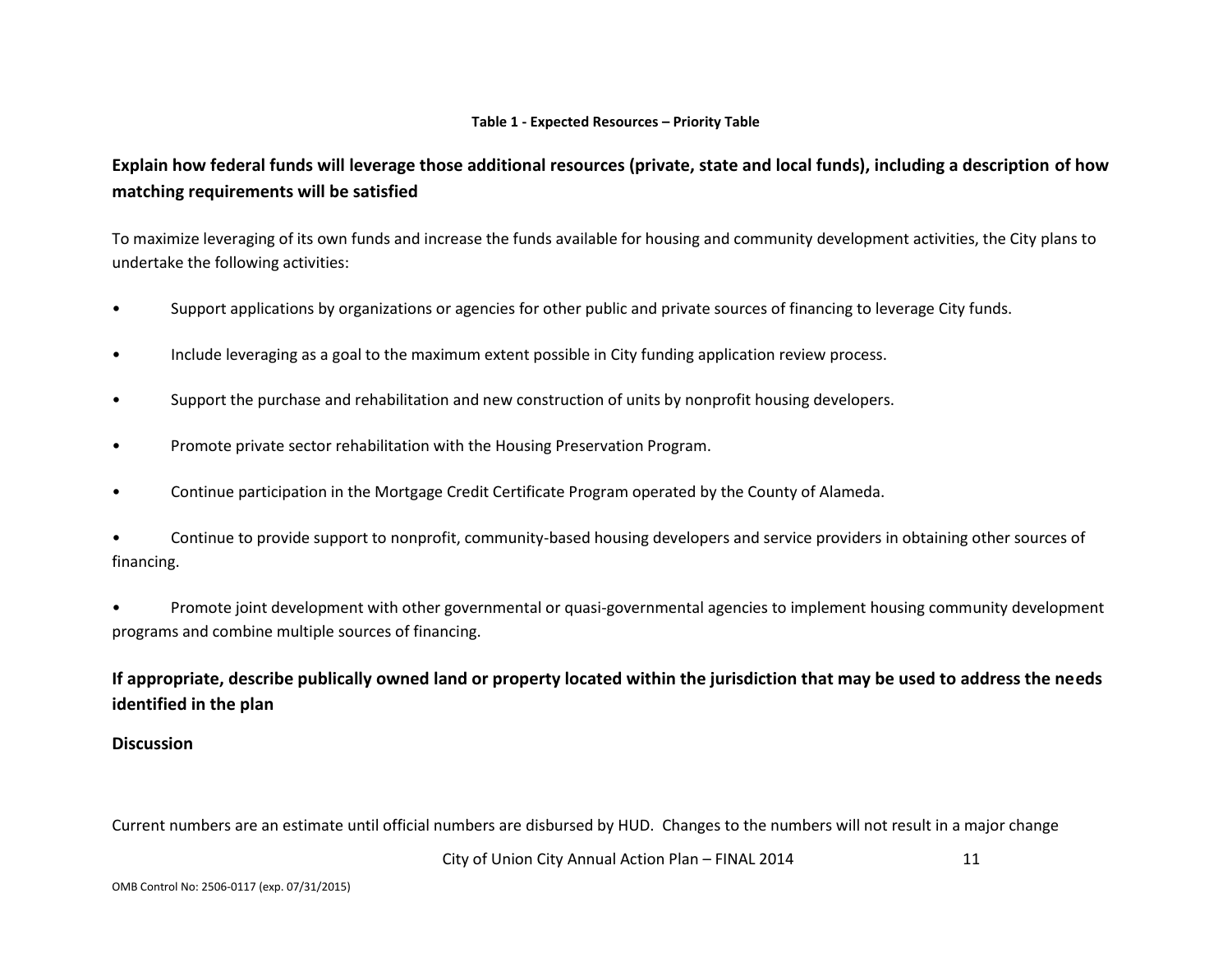resulting in a substantial amendment to the FY14/15 Action Plan.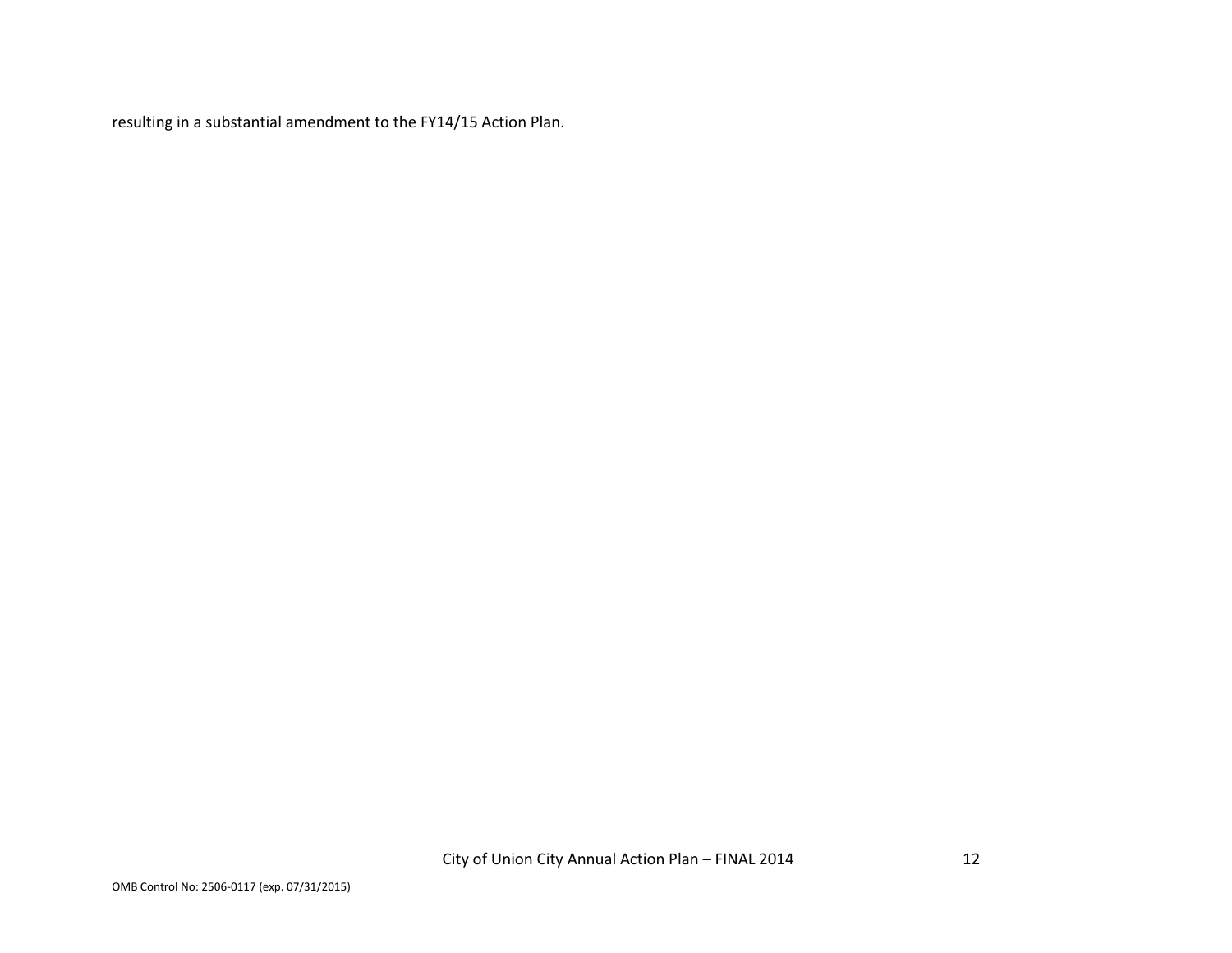## **Annual Goals and Objectives**

### **AP-20 Annual Goals and Objectives**

#### **Goals Summary Information**

| <b>Goal Name</b>       | <b>Start</b><br>Year | <b>End</b><br>Year | Category           | Geographic<br>Area | <b>Needs Addressed</b> | <b>Funding</b> | <b>Goal Outcome Indicator</b>        |
|------------------------|----------------------|--------------------|--------------------|--------------------|------------------------|----------------|--------------------------------------|
| Housing                | 2010                 | 2014               | Affordable Housing | City-wide          | Housing Need -         | CDBG:          | Homeowner Housing Rehabilitated:     |
| <b>Rehabilitation</b>  |                      |                    |                    |                    | Preservation           | \$72,500       | 25 Household Housing Units           |
| Repayment of           | 2010                 | 2014               | Non-Housing        | City-wide          | Community              | CDBG:          | Public Facility or Infrastructure    |
| Section 108 Loan       |                      |                    | Community          |                    | Development - Public   | \$300,000      | Activities other than Low/Moderate   |
|                        |                      |                    | Development        |                    | <b>Facilities</b>      |                | Income Housing Benefit - Senior      |
|                        |                      |                    |                    |                    |                        |                | community                            |
| <b>Public Services</b> | 2010                 | 2014               | Non-Housing        | City-wide          | Community              | CDBG:          | Public service activities other than |
|                        |                      |                    | Community          |                    | Development - Public   | \$68,250       | Low/Moderate Income Housing          |
|                        |                      |                    | Development        |                    | <b>Services</b>        |                | Benefit: 2000 Persons Assisted       |
| <b>Fair Housing</b>    | 2010                 | 2014               | Affordable Housing | City-wide          | Housing Need -         | CDBG:          | Other: 100 Other                     |
|                        |                      |                    |                    |                    | <b>Reduce Housing</b>  | \$10,000       |                                      |
|                        |                      |                    |                    |                    | <b>Descrimination</b>  |                |                                      |
| Program                | 2010                 | 2014               | Program            | City-wide          | Program                | CDBG:          | Other: 1 Other                       |
| Administration         |                      |                    | administration     |                    | Administration         | \$85,100       |                                      |

**Table 2 – Goals Summary**

**Estimate the number of extremely low-income, low-income, and moderate-income families to whom the jurisdiction will provide affordable housing as defined by HOME 91.215(b)**

25 units of owner-occupied housing would be rehabilitated; All would be extremely-low-, very-low- or low-income.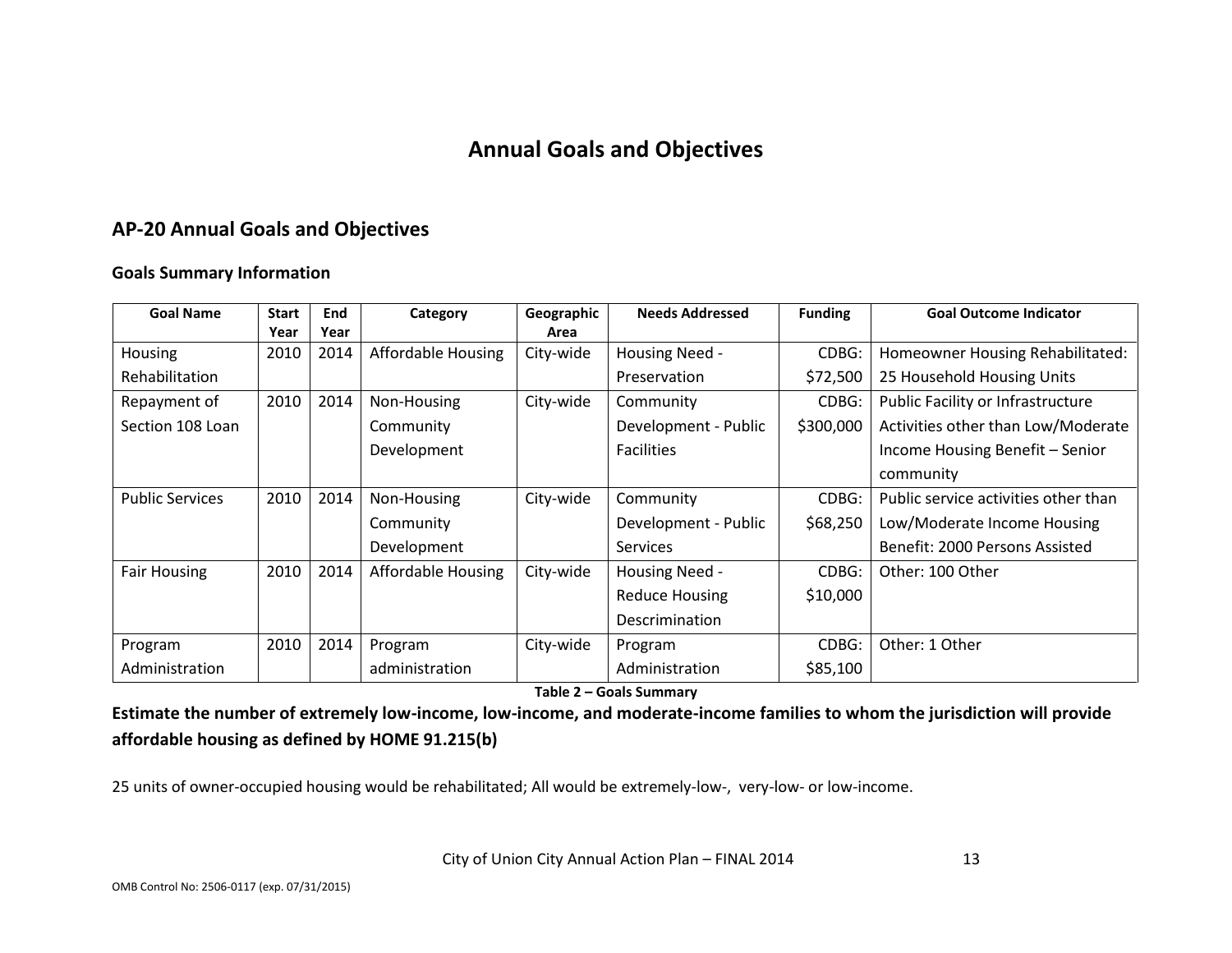# **Projects**

## **AP-38 Project Summary**

#### **Project Summary Information**

| <b>Project Name</b>           | <b>Target Area</b> | <b>Goals Supported</b>        | <b>Needs Addressed</b>                | <b>Funding</b>  |
|-------------------------------|--------------------|-------------------------------|---------------------------------------|-----------------|
| <b>Housing Rehabilitation</b> | City-wide          | <b>Housing Rehabilitation</b> | <b>Housing Need - Preservation</b>    | CDBG: \$72,500  |
| Section 108 Loan              | City-wide          | Repayment of Section 108      | <b>Community Development - Public</b> | CDBG: \$300,000 |
| Repayment                     |                    | Loan                          | <b>Facilities</b>                     |                 |
| <b>Public Services</b>        | City-wide          | <b>Public Services</b>        | <b>Community Development - Public</b> | CDBG: \$68,250  |
|                               |                    |                               | <b>Services</b>                       |                 |
| <b>Fair Housing</b>           | City-wide          | <b>Fair Housing</b>           | Housing Need - Reduce Housing         | CDBG: \$10,000  |
|                               |                    |                               | Descrimination                        |                 |
| Program Administration        | City-wide          | Program Administration        | Program Adminstration                 | CDBG: \$85,100  |

**Table 3 – Project Summary**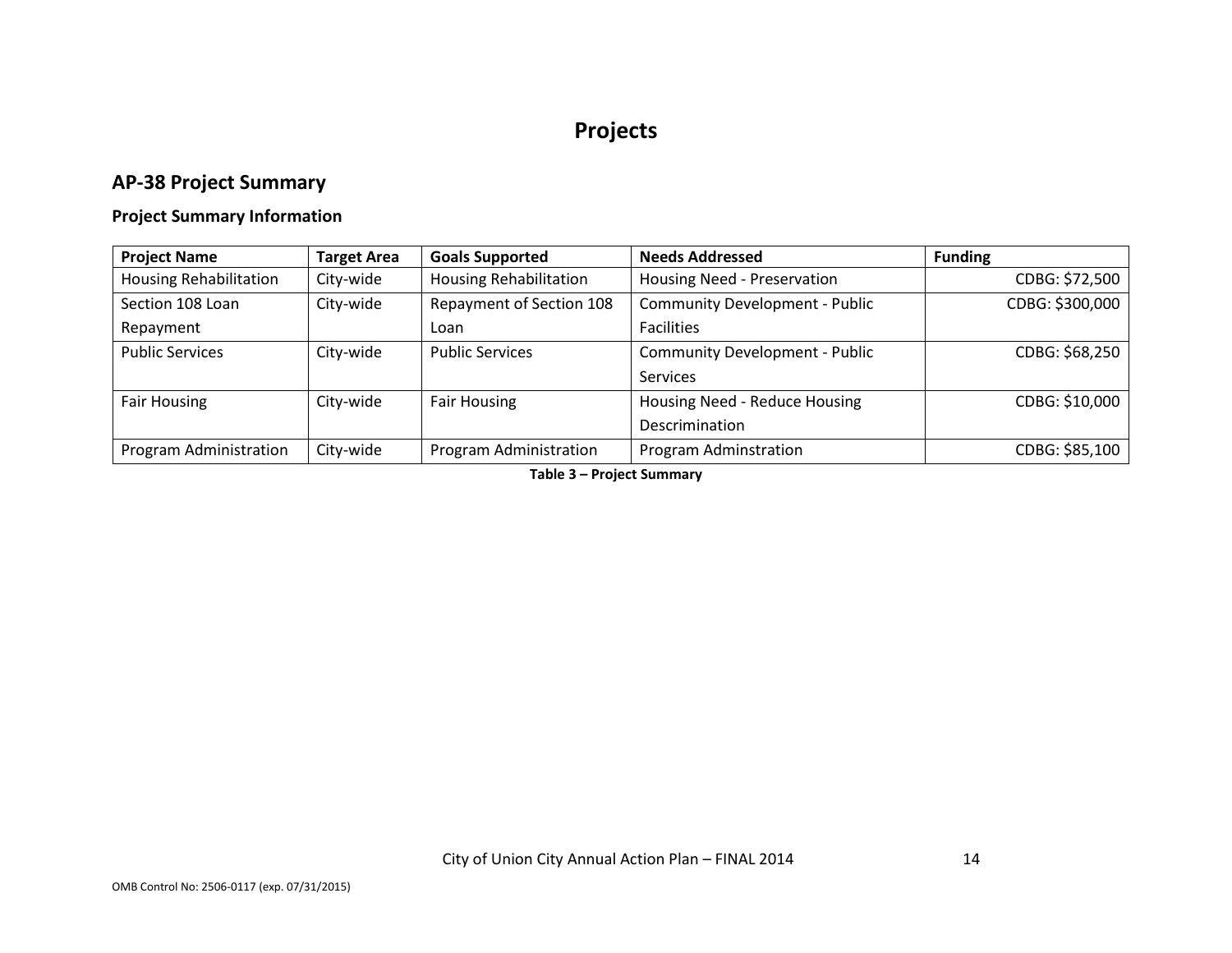## **AP-35 Projects**

#### **Introduction**

CDBG funds can be used for four (4) general types of projects: housing, capital projects, economic development, and public services. All projects must meet at least one (1) of HUD's national objectives: 1) to benefit low/moderate-income people; 2) to prevent or eliminate slums and blight; and 3) to meet an urgent community development need.

Even if a project is suitable for one of the City's eligible categories, it must also pass the low- and moderate-income benefit test. A project basically meets this standard if at least 51% of the beneficiaries have low-moderate incomes (i.e., incomes at or below 80% of Area Median Income) or if the project benefits an area (e.g., census tracts, service area, neighborhood, etc.) with a majority of low-moderate income people. Funded projects are required to document the income levels of persons and households receiving these services.

After assessing the City's housing and community development priority needs, evaluating the Five-Year Strategic Plan objectives for FY 2010- 2014, and analyzing CDBG eligibility criteria, the City is proposing to allocate its available CDBG dollars in the following eligible funding categories: Housing Rehabilitation, Section 108 Loan Repayment, Public Services, Fair Housing, Code Enforcement and General Administration.

| #              | <b>Project Name</b>           |
|----------------|-------------------------------|
| 1              | <b>Housing Rehabilitation</b> |
| $\overline{2}$ | Section 108 Loan Repayment    |
| 3              | <b>Public Services</b>        |
| 4              | <b>Fair Housing</b>           |
| 5              | Program Administration        |

#### **Table 4 – Project Information**

**Describe the reasons for allocation priorities and any obstacles to addressing underserved needs**

N/A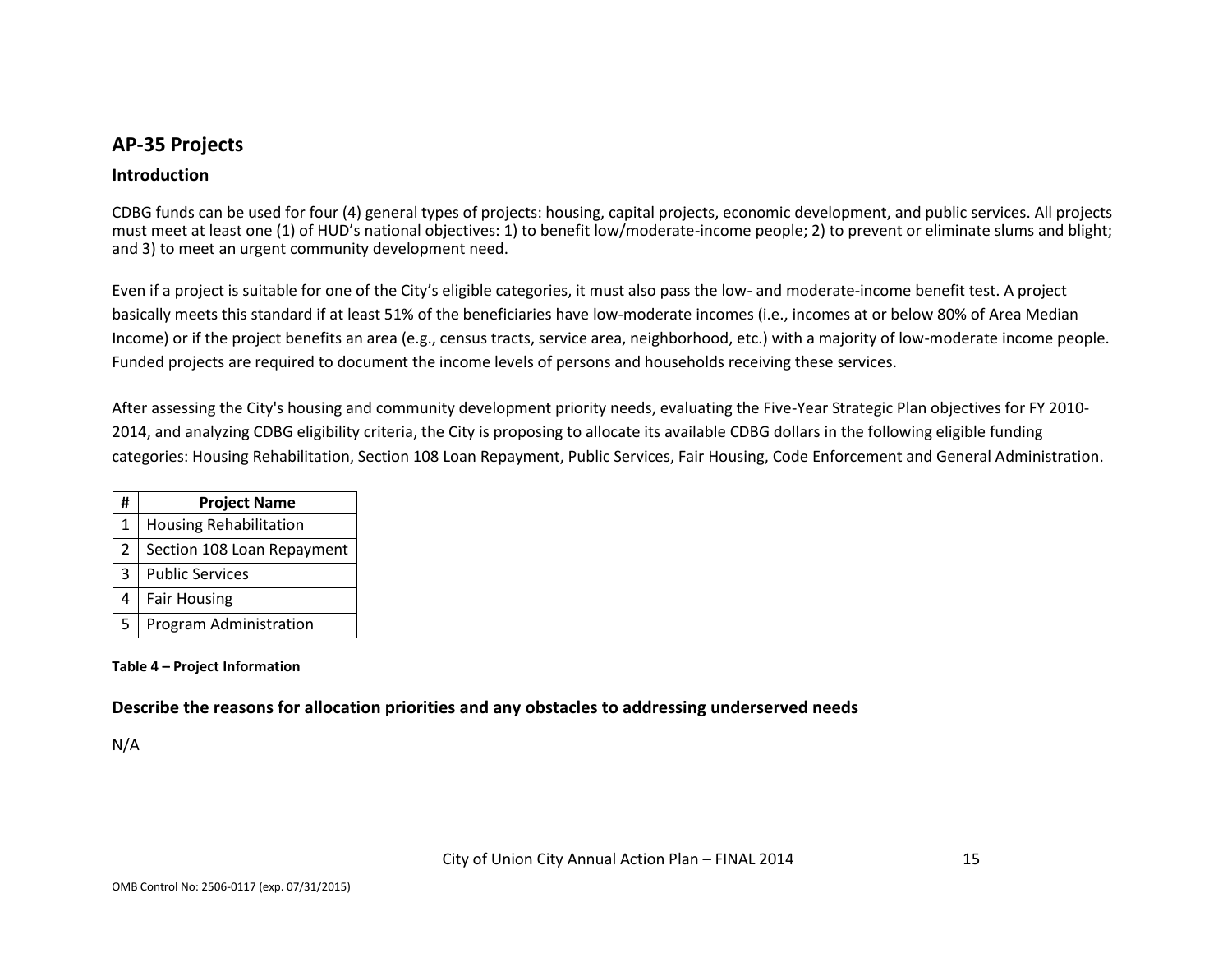## **AP-50 Geographic Distribution**

## **Description of the geographic areas of the entitlement (including areas of low-income and minority concentration) where assistance will be directed**

The City of Union City has a richly diverse racial and ethnic population, with no one group making up a majority of the City's population. Historically the City's former Redevelopment Agency had identified a broad and dispersed project area that includes blighted conditions and the need for economic assistance in certain neighborhoods. Although the Redevelopment Agency has been disbanded, the findings for blighted neighborhoods are still valid.

Given the City's diversity and mixed economic base, funding for the activities described above will be distributed city-wide, unless funds are targeted to specific locales within Union City. All activities are intended and open to serve eligible households within Union City. Certain programs, such as Affordable Housing Development/Special Projects, are not tracked to a particular geographic locale before specific sites are identified to be funded by the City Council.

#### **Geographic Distribution**

|           | Target Area   Percentage of Funds |
|-----------|-----------------------------------|
| City-wide | 100                               |

**Table 5 - Geographic Distribution**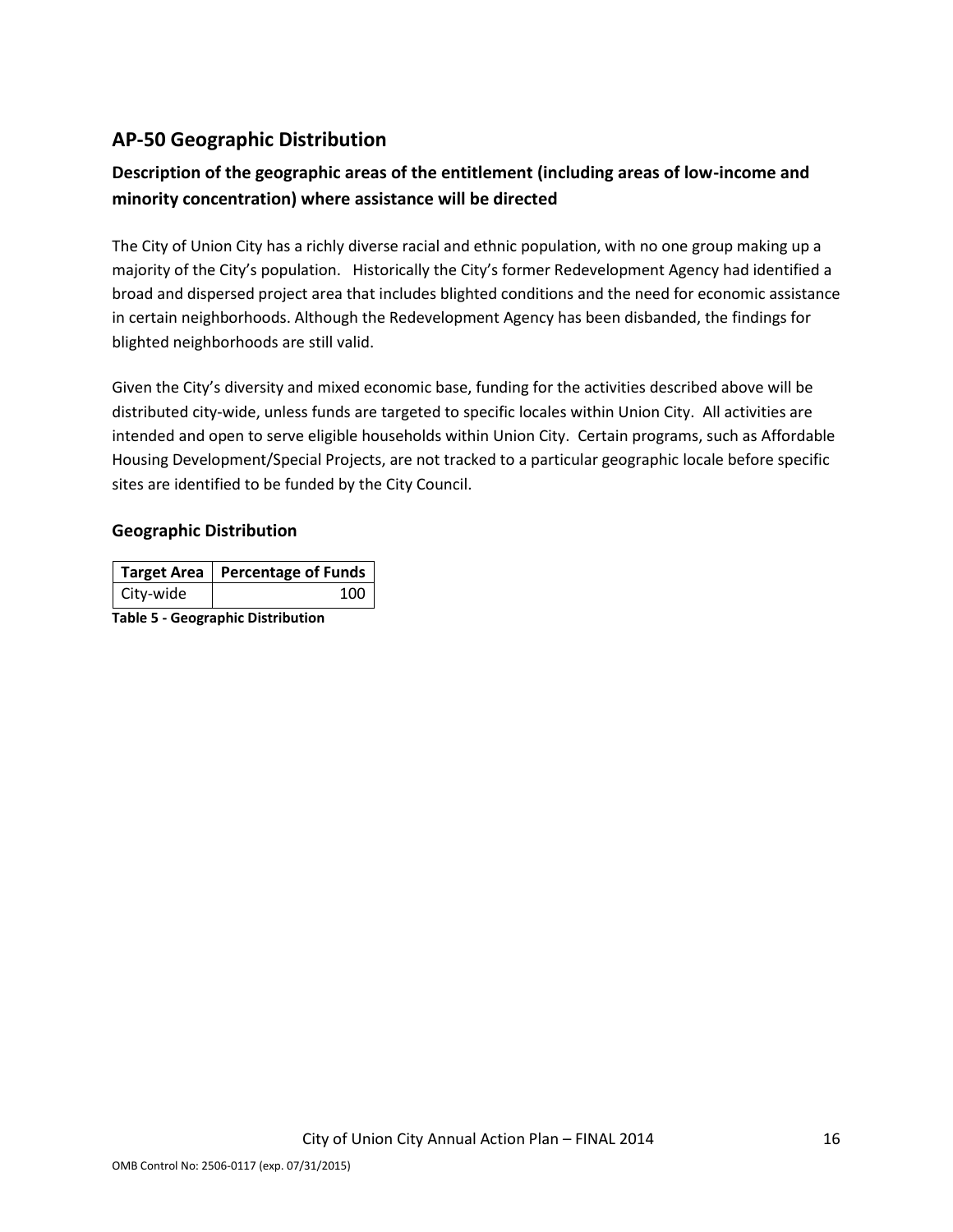#### **Rationale for the priorities for allocating investments geographically**

For many programs using CDBG funds, such as residential rehabilitation, the exact location of the activity is not determined prior to funding the program as a whole. Pursuant to the CDBG Program Final Rule in these instances, the Action Plan must identify who may apply for assistance, the process by which the grantee will select those to receive assistance, and how much and under what terms the assistance will be given.

The City of Union City administers a Rehabilitation Program using CDBG funds. This program is delivered by the Alameda County Community Development Agency Neighborhood Preservation and Sustainability Department. The City is targeting 25 rehabilitation projects for 2014-15. The goal of the program is to conserve, preserve, and improve the housing and neighborhoods of low and moderate income people living in the City. To that end, the program provides grants or low interest loans to qualifying properties and owners to provide a variety of rehabilitation services, such as minor and major home repairs, mobile home repairs, exterior paint or clean-up assistance, seismic retrofitting, and accessibility repairs.

#### **Discussion**

**N/A**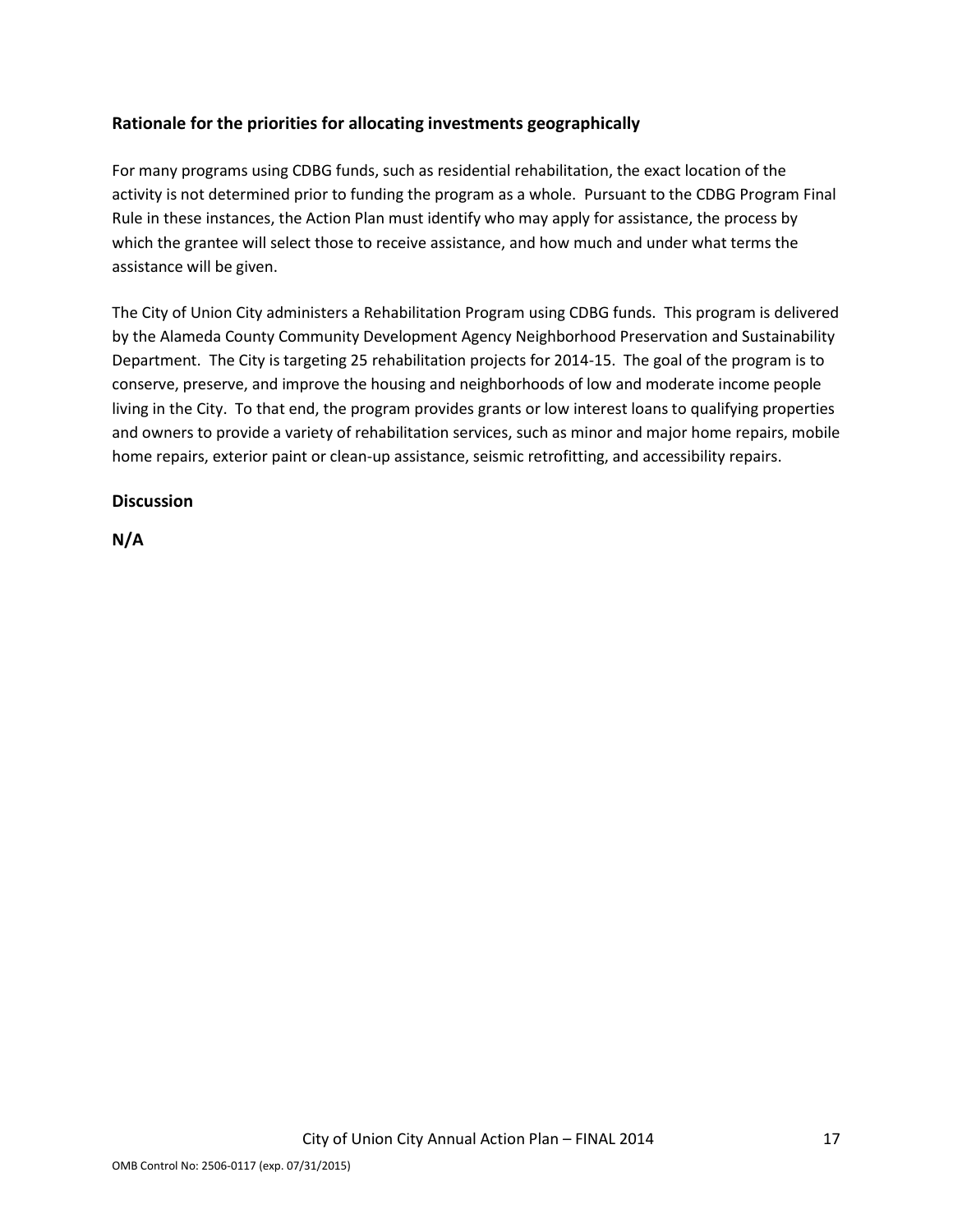# **Affordable Housing**

## **AP-55 Affordable Housing**

#### **Introduction**

The City of Union City has long history of supporting and creating affordable housing opportunities. Altogether, 1,943 units, over 9% of the City's entire housing stock, are directly assisted in one form or another to be affordable. 445 of those affordable units were funded with Redevelopment Agency dollars, such as the Senior Village in partnership with Eden Housing and Alma Via, Mission Gateway and the Station Center in partnership with Mid-Peninsula Housing, E street, the Decoto Neighborhood Scattered Site project and the 7th Street project in partnership with Stern & Co., and PSSC in partnership with KB Homes.

Although the State's ill-conceived elimination of Redevelopment has resulted in the loss of the City's best tool for developing affordable housing, the City of Union City will continue to diligently put its efforts towards providing affordable housing in the City for extremely-low-, very-low- and low-income households, including special needs households.

Despite the decreasing allocation amount, the City continues to receive HOME funds which can be used to acquire, rehabilitate, and construct affordable housing. The State's commitment to funding affordable housing activities is questionable at this time. However, the City will use the small amount of funds that remain from the dissolution of redevelopment, as well as any in-lieu fees from the implementation of the City's Inclusionary Zoning Ordinance, to the greatest point of leveraging possible.

While the City will not be able to produce new affordable units in 2014-15, we will continue our neighborhood preservation efforts, through housing rehabilitation and code enforcement. The City will also be working with private and nonprofit developers to identify key opportunities for future housing development.

| One Year Goals for the Number of Households to be Supported |  |  |
|-------------------------------------------------------------|--|--|
| Homeless                                                    |  |  |
| Non-Homeless                                                |  |  |
| Special-Needs                                               |  |  |
| Total                                                       |  |  |

**Table 6 - One Year Goals for Affordable Housing by Support Requirement**

| One Year Goals for the Number of Households Supported Through |    |  |  |  |
|---------------------------------------------------------------|----|--|--|--|
| <b>Rental Assistance</b>                                      |    |  |  |  |
| The Production of New Units                                   |    |  |  |  |
| <b>Rehab of Existing Units</b>                                | 25 |  |  |  |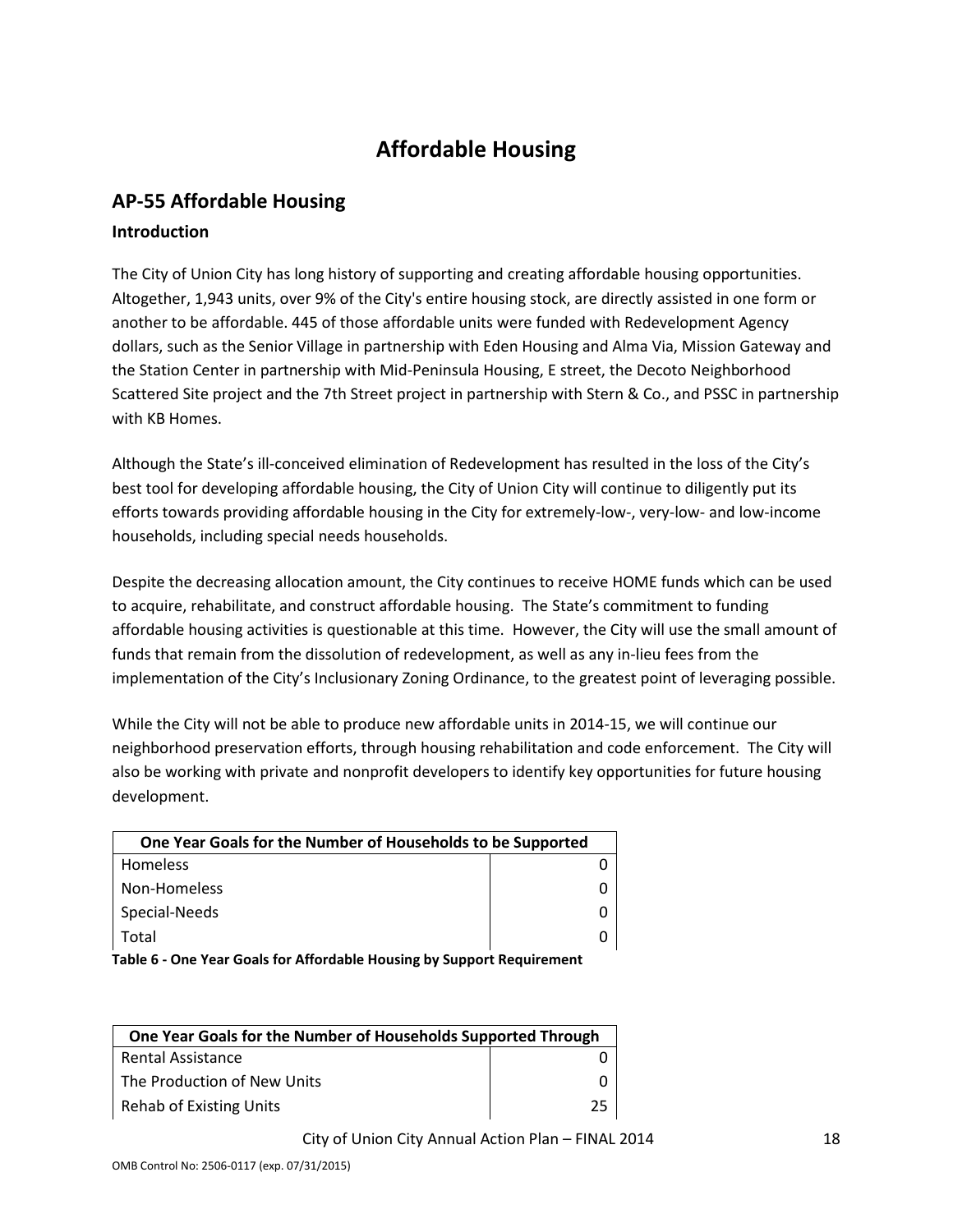| One Year Goals for the Number of Households Supported Through        |  |  |  |  |
|----------------------------------------------------------------------|--|--|--|--|
| <b>Acquisition of Existing Units</b>                                 |  |  |  |  |
| Total                                                                |  |  |  |  |
| Feble 7 - One Vesu Caele fan Affandelekt Harreine bri Crimnant Trins |  |  |  |  |

**Table 7 - One Year Goals for Affordable Housing by Support Type**

#### **Discussion**

**N/A**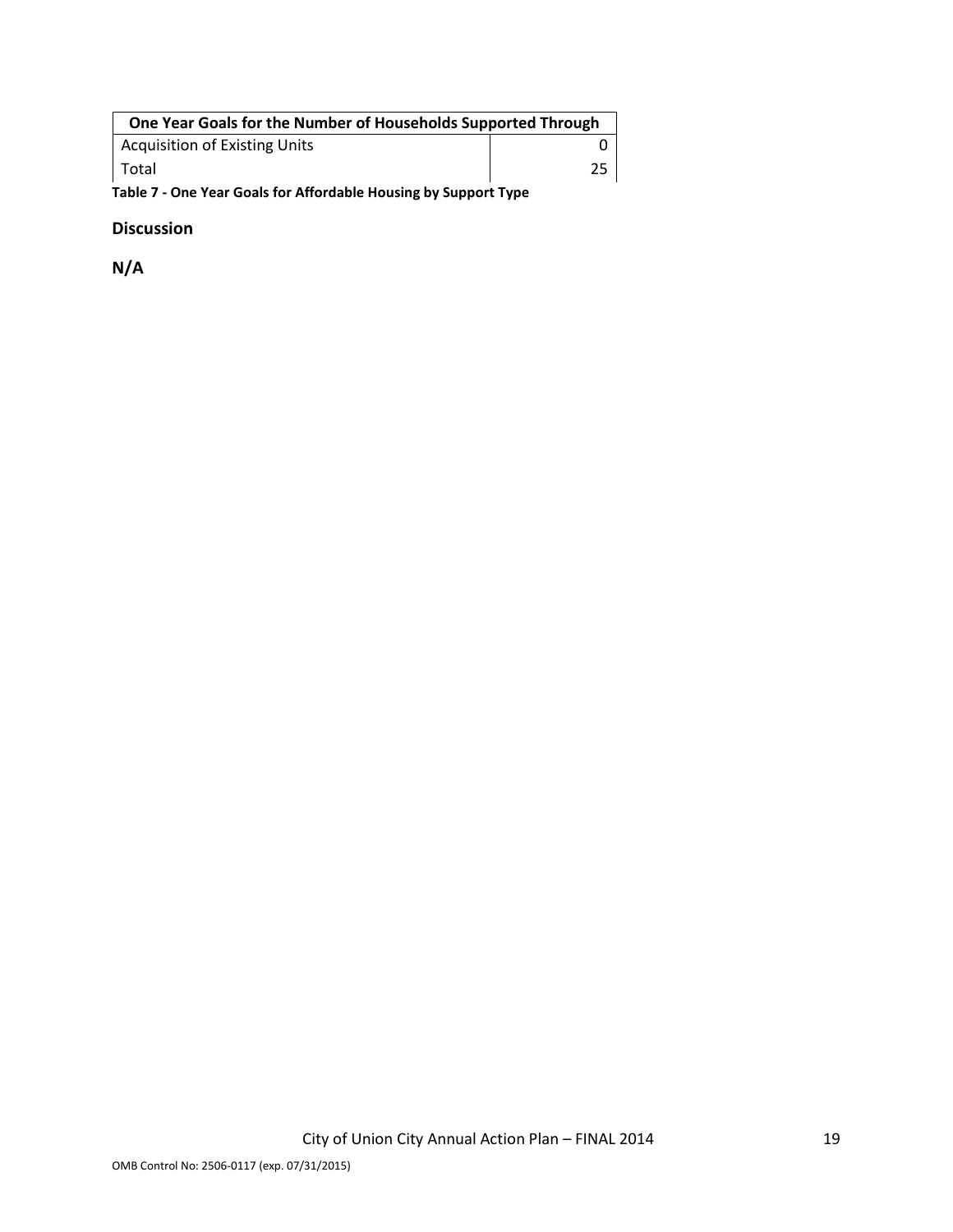## **AP-60 Public Housing Introduction**

The City of Union City is under the jurisdiction of the Housing Authority of the County of Alameda (HACA), but does not have any public housing of its own. The City will continue to support the maintenance of HACA's program for Section 8 rental assistance vouchers and certificates currently used by Union City residents. The Housing Authority currently manages approximately 800 Section 8 vouchers and units in Union City.

#### **Actions planned during the next year to address the needs to public housing**

Not applicable.

## **Actions to encourage public housing residents to become more involved in management and participate in homeownership**

Not applicable.

## **If the PHA is designated as troubled, describe the manner in which financial assistance will be provided or other assistance**

Not applicable.

**Discussion**

Not applicable.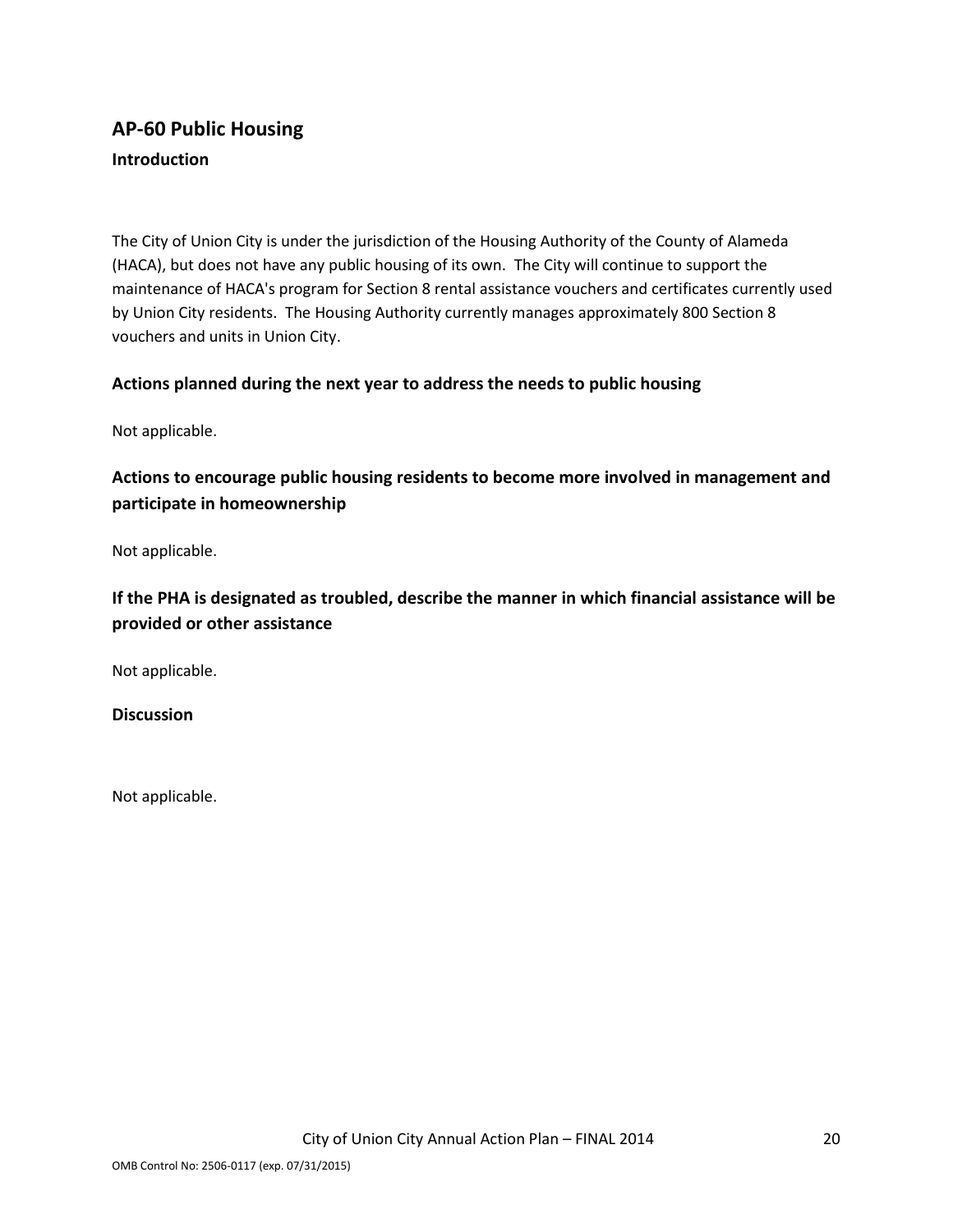## **AP-65 Homeless and Other Special Needs Activities**

#### **Introduction**

Activities to address the housing needs of the homeless, and extremely low-income persons with serious mental illness and/or those living with HIV/AIDS center on the implementation of the EveryOne Home Plan. Planning efforts began in 2004 as a unique collaboration among community stakeholders, cities and Alameda County government agencies representing three separate care systems — homeless services, HIV/AIDS services, and mental health services — that share overlapping client populations and a recognition that stable housing is a critical cornerstone to the health and well-being of homeless and at-risk people, and our communities. Since its publication in 2006 the Plan has been adopted by the Alameda County Board of Supervisors and all 14 cities, and endorsed by numerous community organizations.

Implementation of the EveryOne Home Plan is spearheaded by a community-based organization of the same name. It is guided by a Leadership Board comprised of jurisdictional appointed members and key community constituencies such as consumers, cities, nonprofit service providers and housing developers, businesses, law enforcement, housing authorities, and faith-based organizations.

EveryOne Home envisions a system of housing and services in Alameda County that, by 2020, ensures all extremely low-income residents have a safe, supportive and permanent place to call home with services available to help them stay housed and improve the quality of their lives. EveryOne Home partners are working on five core strategies:

- 1. Prevent homelessness and other housing crises.
- 2. Increase housing opportunities for homeless and extremely low-income households.
	- 3. Deliver flexible services to support stability and independence.
	- 4. Measure success and report outcomes.
	- 5. Develop long-term leadership and build political will.

For more detailed information please refer to Alameda County EveryOne Home at [www.everyonehome.org.](http://www.everyonehome.org/)

#### **Describe the jurisdictions one-year goals and actions for reducing and ending homelessness including:**

#### **Reaching out to homeless persons (especially unsheltered persons) and assessing their individual needs:**

 Continuing to coordinate the implementation of countywide approaches to rapid rehousing and homelessness prevention, including use of Emergency Solutions Grant funds along with resources from TANF, Foster Care and Probation. Work on additional opportunities to expand Rapid Rehousing resources throughout the County. The intention is to build on the best practices of the Priority Home Partnership, Alameda County's Homeless Prevention and Rapid Rehousing program funded by ARRA, and making adjustments from the lessons learned and the reductions in resources post stimulus.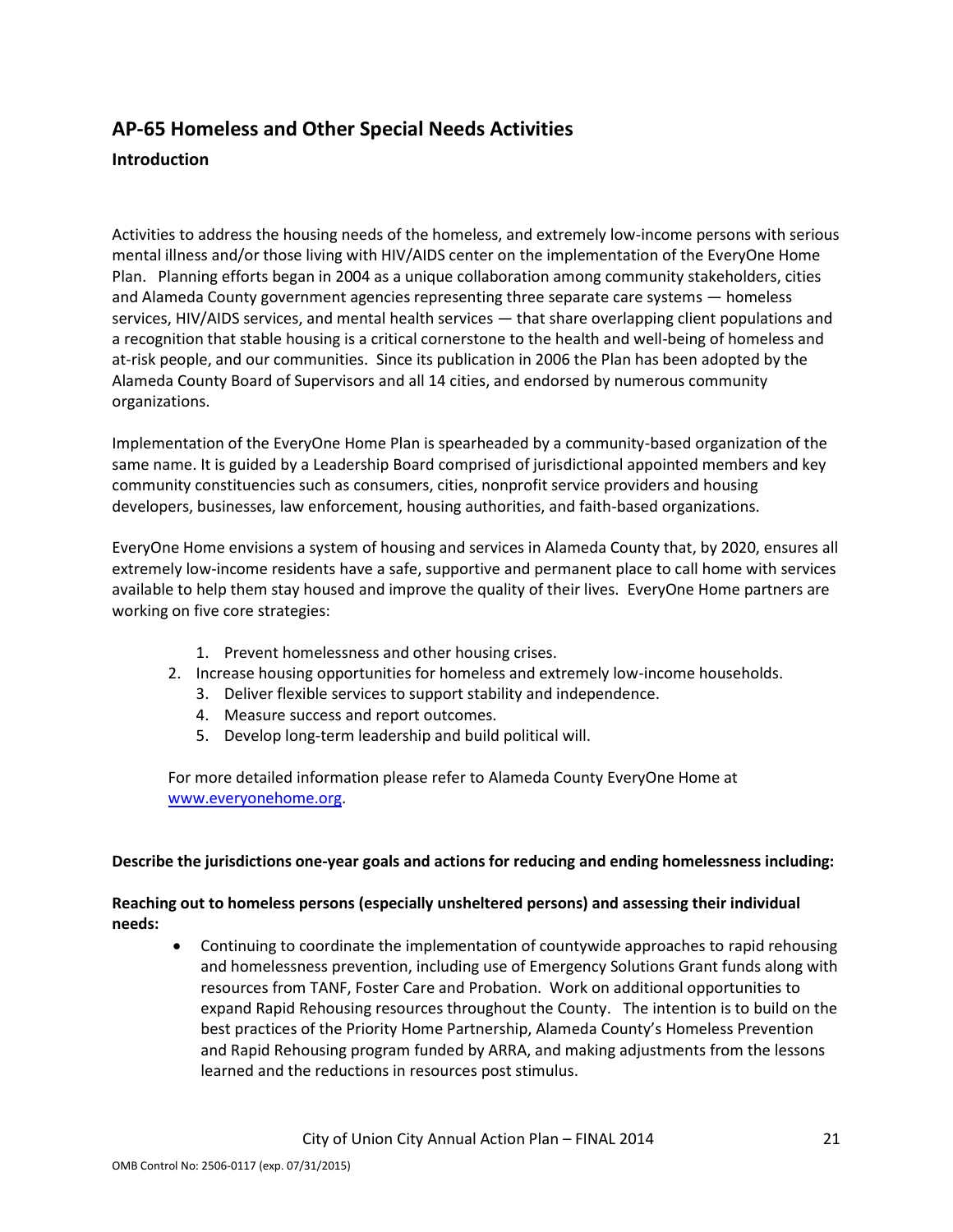- Homeless Point-In-Time Count Report to community and jurisdictions.
- Continuing to work to expand housing opportunities. The jurisdictional committee will work to ensure that each community is contributing to the creation of permanent housing affordable and accessible to the EveryOne Home target populations. Collaboration will continue with local housing authorities to increase vouchers available to the population as well. Publishing the second annual EveryOne Home Unit Progress Report in the spring of 2013.
- In support of the performance outcomes initiative EveryOne Home will collaborate with the HMIS team to produce the annual Outcomes Progress Report in the spring of 2013 reporting on performance for 2012 calendar year. Continue to provide technical assistance for provider agencies including the EveryOne Home Housed Academy in March 2013. The two-day EveryOne Housed Academy will help agencies developing changes in their operating policies and procedures that will enable them to permanently house people more quickly and perform better on the HEARTH Act outcomes as well as our local county-wide outcomes.
- Continue to work on the two system-wide evaluation and planning processes started in 2012 for moving toward a more centralized coordinated intake for homeless/housing services and for maximizing the benefits of our transitional housing programs.
- Continuing to keep the community informed through newsletters, meetings and website, of the collective efforts to prevent and end homelessness and the progress made on achieving the goals.

211 is a central access point in Alameda County for homeless persons seeking shelter and other service needs. In addition, the Hope Project provides outreach to street homeless in south and east Alameda County. Health Care for the Homeless provides health care to homeless in shelter and on the street. All of these programs provide an initial assessment to determine individual needs and works to meet those needs, either directly or through referrals.

#### **Addressing the emergency shelter and transitional housing needs of homeless persons:**

FESCO provides both emergency shelter and transitional housing in mid-county. Abode Services provide emergency shelter, transitional housing and permanent housing in south and east counties. The SHP funded Southern Alameda County Housing/Jobs Linkages program provides rapid rehousing to sheltered homeless in mid, south and east counties. The North County Winter Shelter, jointly funded by the Cities of Berkeley and Oakland provides 100 beds per night to homeless in north Alameda County from November through April. The South County Winter Relief Program uses rapid rehousing strategies to house 15 families in south and east county.

**Helping homeless persons (especially chronically homeless individuals and families with children, veterans and their families, and unaccompanied youth) make the transition to permanent housing and independent living, including shortening the period of time that individuals and families experience homelessness, facilitating access for homeless individuals and families to affordable housing units, and preventing individuals and families who were recently homeless from becoming homeless again:**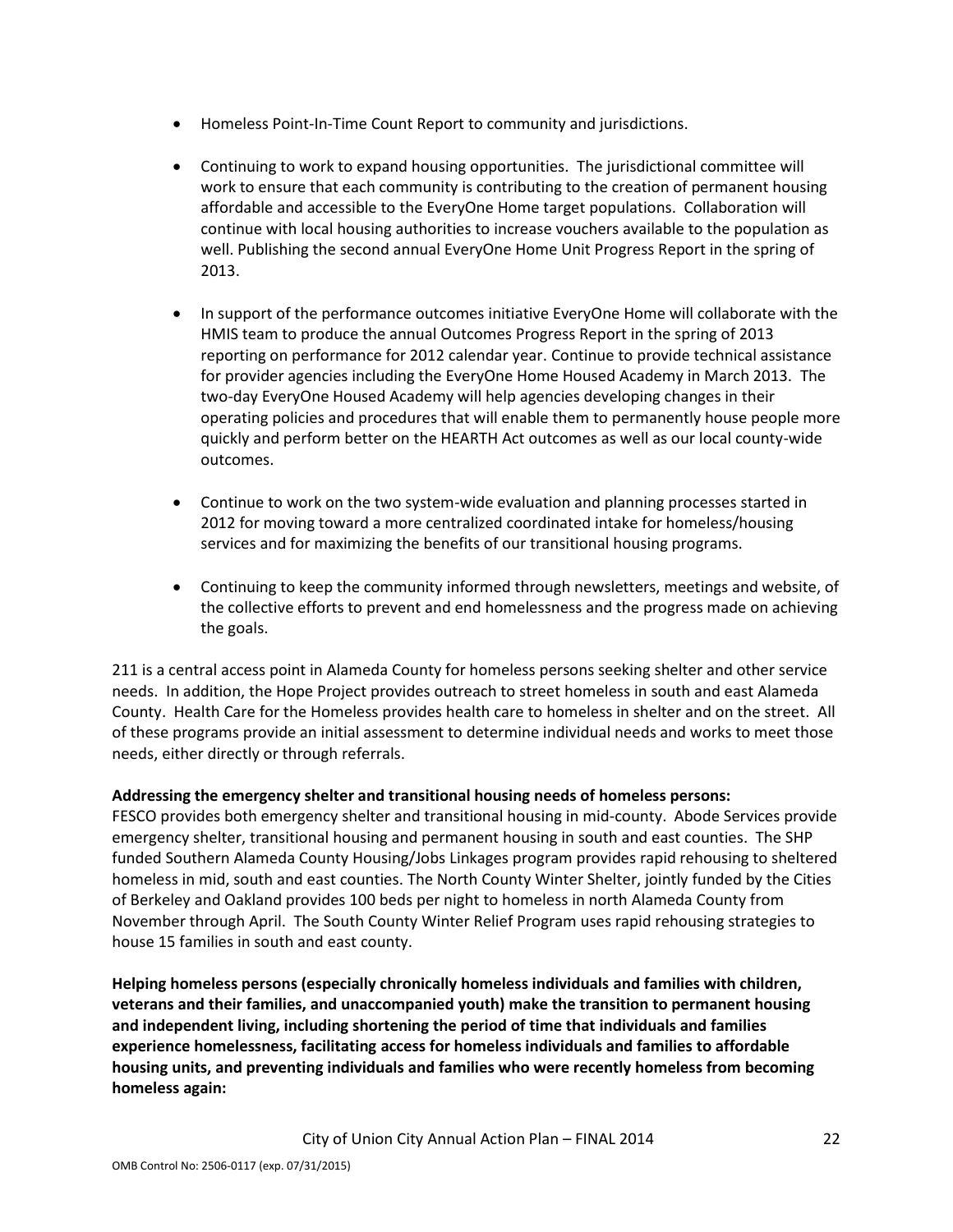- Alameda County Housing and Community Development Department through HMIS and leadership of the EveryOne Home Performance Management Committee is supportive of the EveryOne Home initiative to establish system wide outcomes and to evaluate effectiveness of programs against those outcomes. These outcomes include shortening the period of time homeless and reducing the recidivism rates for homeless people. An annual Outcomes Report is issued every spring tracking the progress of projects towards locally and nationally established goals.
- **HCD and EveryOne Home collaborate with the local veteran's administration to streamline** the referral and assessment process for chronically homeless veterans to access VASH vouchers. Funds from the SSVF program will assist with move-in costs for these vets in the coming year. Veteran families will also be rehoused with SSVF funds that will cover not only move-in costs but short term subsidies and supportive services. The SSVF program in Alameda County is a collaboration of four agencies. Abode Housing is the lead and partners with Operation Dignity, which does veteran specific services and street outreach, Building Futures, which services women and children and addresses issue of family, and Lifelong Medical which does much of the housing stabilization case management.
- HCD, in partnership with EveryOne Home and Alameda County Social Services Agency implemented a rapid rehousing program for homeless families using Title IV Foster Care Waiver Funds. Families will be diverted from or rapidly rehoused from emergency shelters throughout the county using these dollars for transition in place rent subsidies.

In the 2011 McKinney NOFA Alameda County was awarded 46 housing vouchers for chronically homeless individuals with frequent law enforcement encounters. These vouchers are distributed through five cities in Alameda County. Implementation will occur over the next 12 months.

**Helping low-income individuals and families avoid becoming homeless, especially extremely lowincome individuals and families and those who are: being discharged from publically funded institutions and systems of care (such as health care facilities, mental health facilities, foster care and other youth facilities, and corrections programs and institutions; or receiving assistance from public or private agencies that address housing, health, social services, employment, education or youth needs:**

 Alameda County developed a pilot program that uses rapid rehousing strategies to assist homeless individuals leaving State correctional facilities to avoid homelessness. The THP+ program provides transitional housing for youth aging out of foster care. In addition, the Social Services Agency in the County, in collaboration with local providers, is development an 'Emancipation Village' with housing and services for emancipating foster youth. While the Village is located in Oakland, it will serve youth coming from the entire County.

Future ESG funding will provide prevention activities that will likely address these populations. In addition, see above for information on Foster Care Waiver funds for homeless prevention and rapid rehousing.

#### **Discussion:**

N/A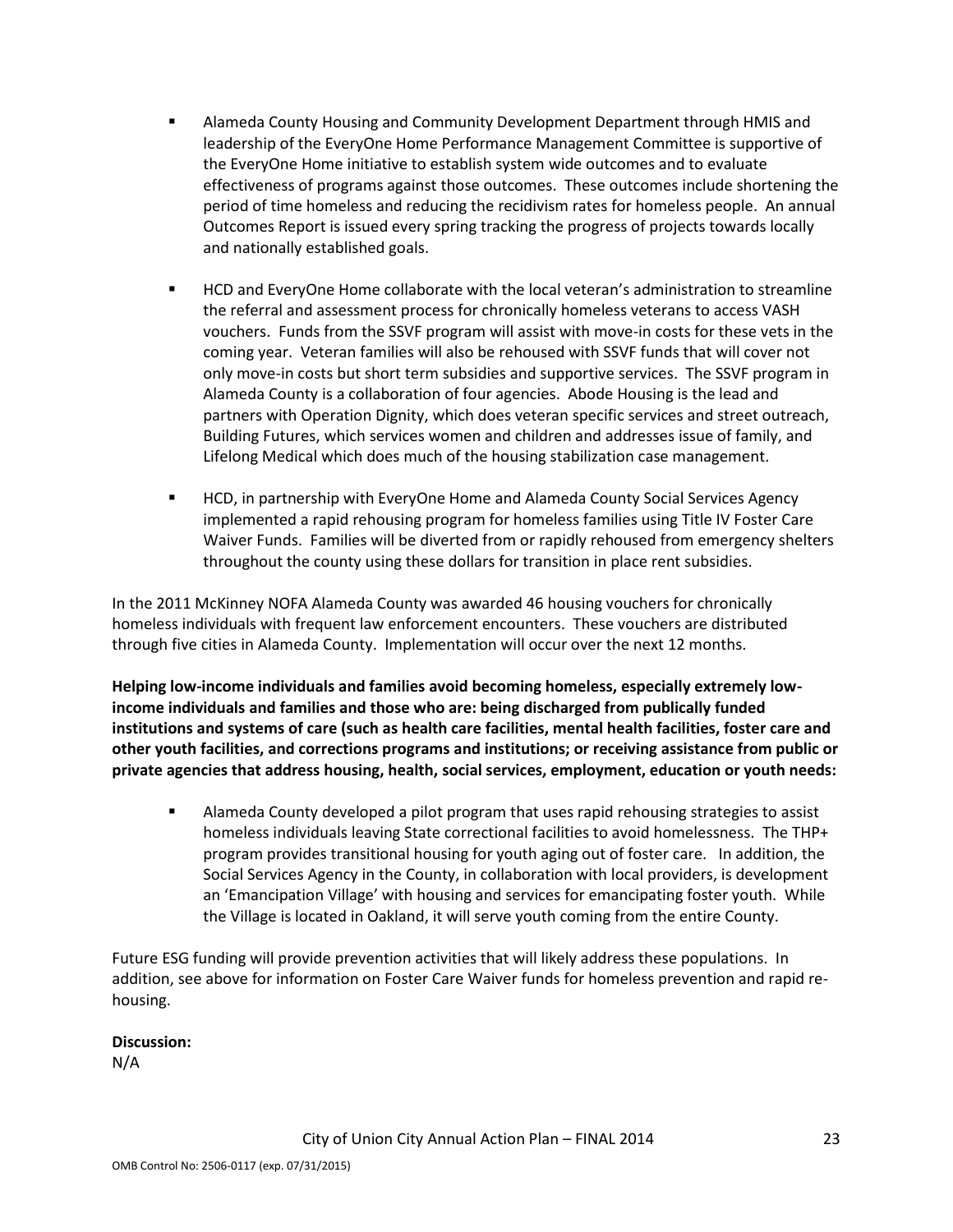# **AP-75 Barriers to affordable housing**

#### **Introduction**

The City continues to face the following barriers to affordable housing: funding, land costs, construction costs and credit availability.

## **Actions it planned to remove or ameliorate the negative effects of public policies that serve as barriers to affordable housing such as land use controls, tax policies affecting land, zoning ordinances, building codes, fees and charges, growth limitations, and policies affecting the return on residential investment**

#### **Funding**

The lack of available funds for affordable housing activities continues to be a problem for the City. The problem is further exacerbated with the drastic, significant reduction in federal funds and the elimination of redevelopment in California by the State. Along with its CDBG funds, the City will also seek to maximize leveraging of its available HOME funds towards affordable housing activities in the coming fiscal year, along with any other funding resources it can utilize.

#### Land Costs

As the economy continues its recovery, new construction and acquisition/rehabilitation of housing is severely impacted by the rising cost of land in the Bay Area. The viability and feasibility of future Cityassisted affordable housing developments may depend on the reasonableness of the land acquisition costs. The City will conduct financial feasibility analyses on a project-by project basis to ensure it is not over-subsidizing affordable housing projects for any land purchase. With the elimination of the City's Redevelopment Agency, the City consequently has lost its most viable affordable housing fund source.

#### Construction Costs

In addition to rising land costs, the rising cost of construction can also negatively affect the development of affordable housing construction and rehabilitation. In addition to undertaking financial feasibility analyses on a project-by-project basis to ensure that the City is not over-subsidizing development costs for affordable housing developers, the City will continue to work with them as well through design, planning, and financing review and recommendations to reduce increased construction costs.

#### Credit Availability

Although housing costs have declined significantly due to the recession, limited access to credit has made it difficult to buy homes in the Bay Area. Through continued funding for affordable ownership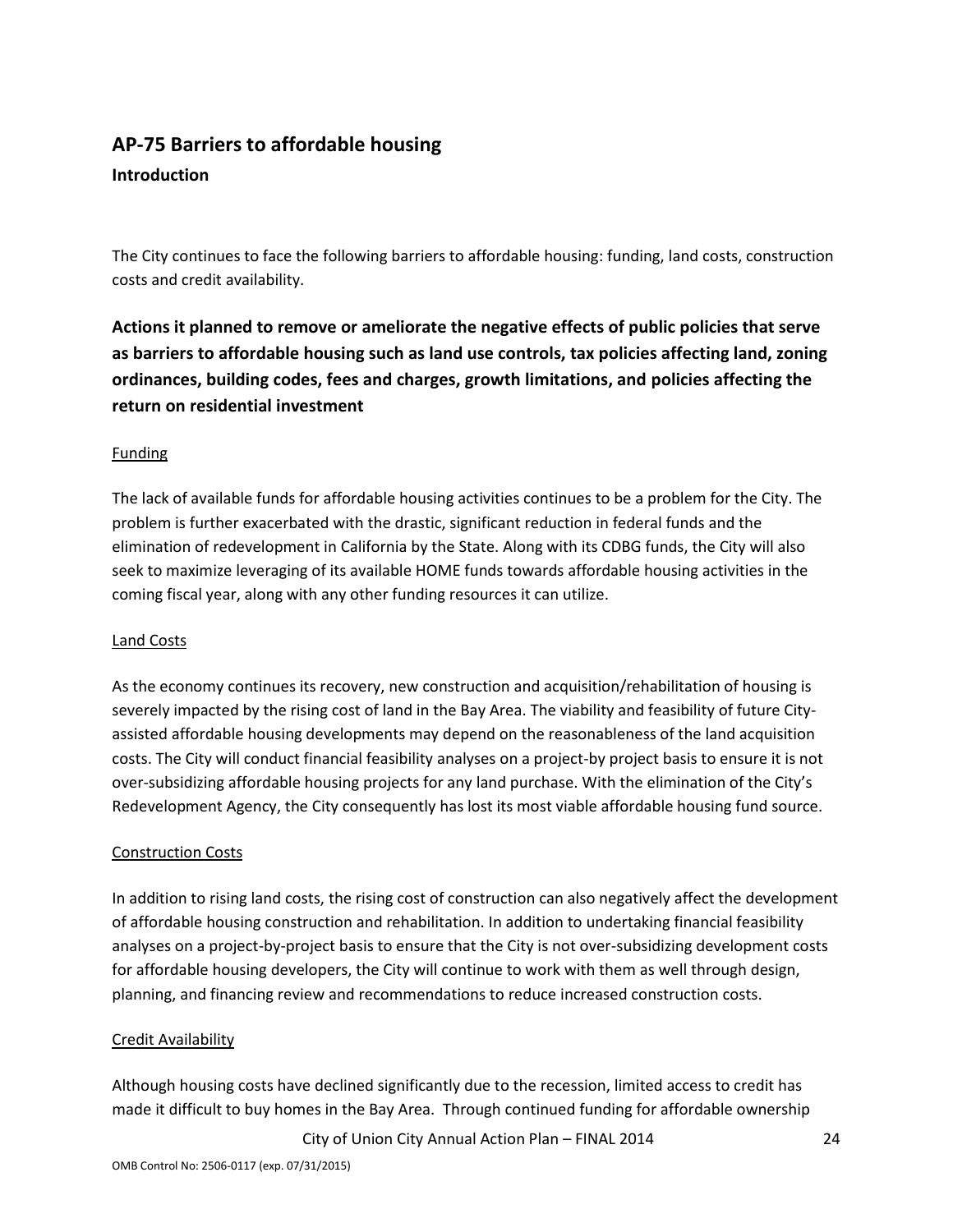housing developments, the City's First-Time Homebuyer Program and referrals to the variety of existing public down payment or financial assistance programs, the City will seek to help low- and moderateincome new homebuyers.

#### **Discussion**

The City approved an Affordable Housing Ordinance in 2006 that required developers to set aside 15% of new ownership housing units for low- and moderate-income households and 15% of new rental housing units for very-low- and low-income households. The ordinance has led to the development of 157 new affordable units. The City will continue to review the Ordinance to ensure its efficiency and efficacy.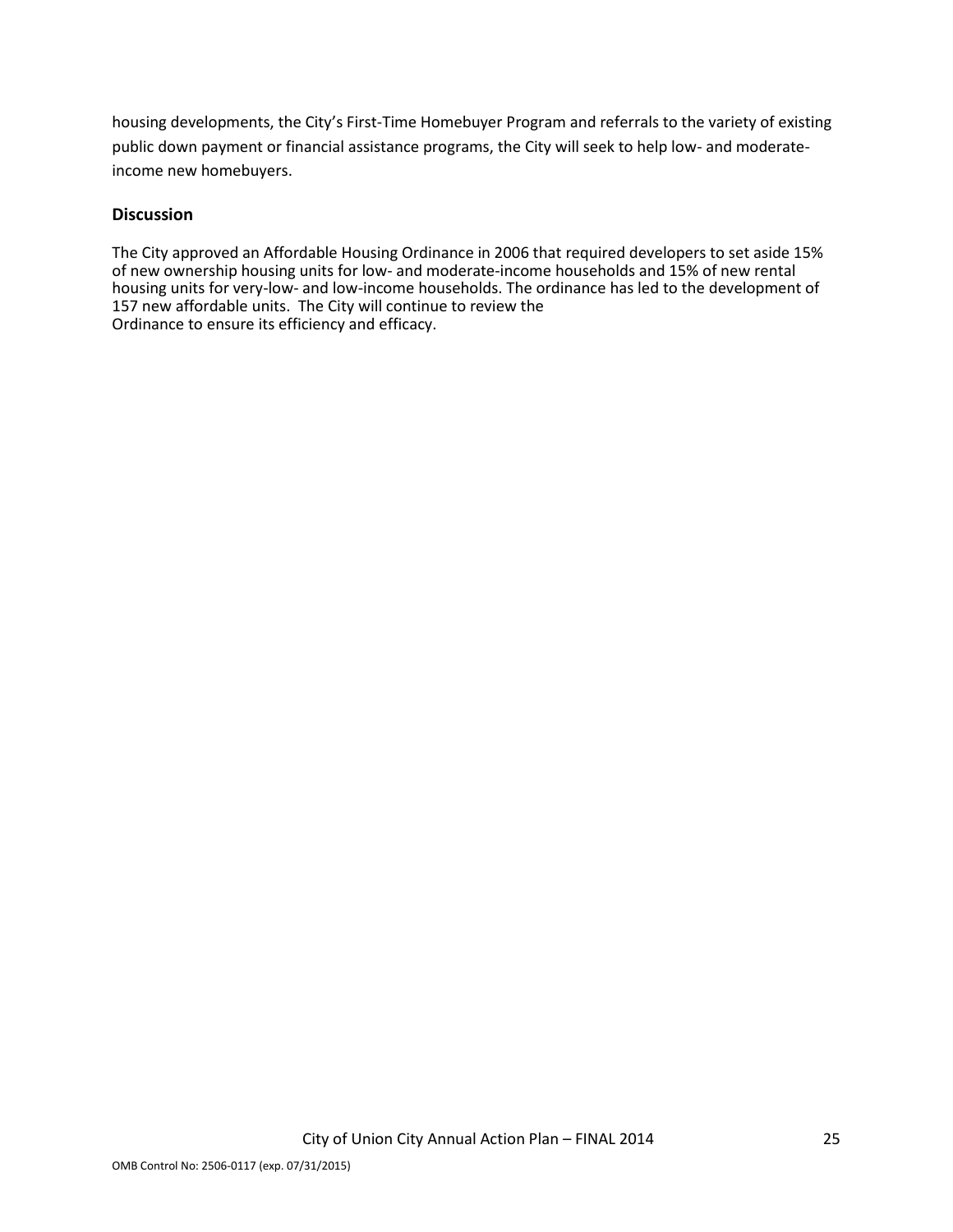## **AP-85 Other Actions Introduction**

Low income families have difficulty securing housing without income supports and/or housing assistance. Many times they also do not have additional income to pay for other needs such as food, child care, health care and dependable transportation. Living from paycheck to paycheck causes families to be in constant danger of becoming or returning to homelessness.

The housing and public services programs supported in Union City through the CDBG program are intended to support the service needs of extremely-low-, very low- and low-income families and individuals, such as the City's housing rehabilitation program, fair housing services, and Centro de Servicios.

#### **Actions planned to address obstacles to meeting underserved needs**

Union City's goals and projects, as set forth in Sections AP-20 and AP-35, are designed to address the underserved needs in the community. There is significant focus on actions planned to address housing and neighborhood preservation needs and social needs. As would be expected, the primary obstacle to meeting the City's underserved needs is securing available adequate funding resources. To the extent that the City can continue to provide the framework for a healthy local economy, and that we can leverage appropriate private and public funds, we will be able to continue to better meet underserved needs.

#### **Actions planned to foster and maintain affordable housing**

The City will continue to coordinate and collaborate with Alameda County to administer Union City's rehabilitation program, which helps preserve affordable housing for extremely-low-, very low- and lowincome homeowners, many of which are elderly.

City staff will continue to work closely with local non-profit agencies, the County, and other HOME Consortium member cities to identify and develop permanent affordable housing as well as emergency and transitional housing needs (along with necessary supportive services) for the homeless and/or persons with special needs.

The City will also continue to contract with ECHO Housing for housing services such as fair housing and tenant/landlord counseling. These services help maintain people in housing and prevent homelessness.

Union City will, in conjunction with our partner non-profit housing developers, continue to monitor the preservation of its Below-Market Rate (BMR) rental units throughout the City.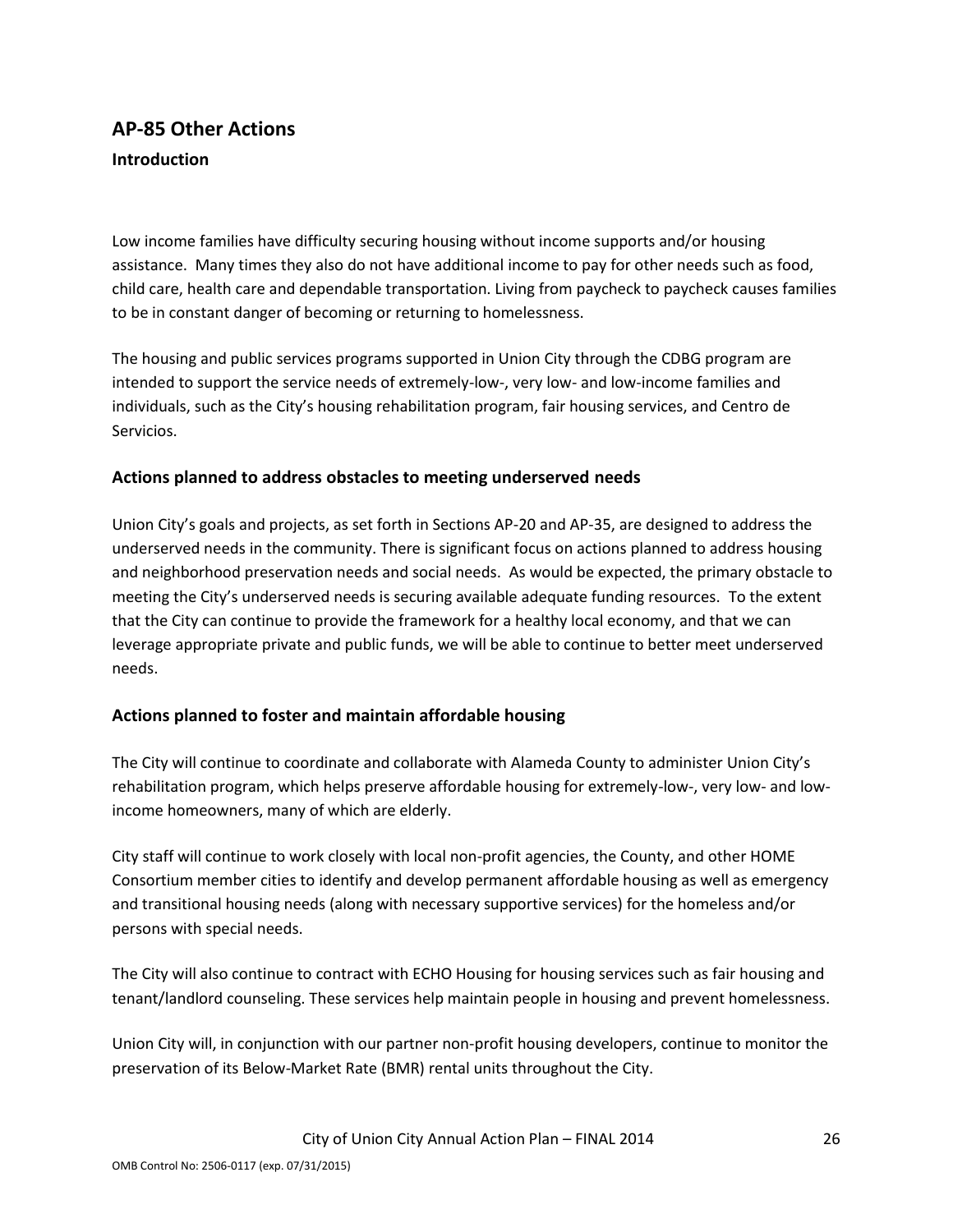#### **Actions planned to reduce lead-based paint hazards**

The new Environmental Protection Agency (EPA) rule effective April 22, 2010 requires that contractors be EPA-lead certified prior to beginning work on structures built before 1978. The City, specifically its Building & Safety Services Division, requires contractors, who are working on homes built prior to 1978, to demonstrate that they have satisfied the EPA law prior to providing them the City building permits needed.

Should the City use federal funds, such as CDBG and HOME funds, for acquisition and/or rehabilitation of apartments for preservation or maintenance as affordable housing, it will inform tenants of leadbased paint and comply with both the new EPA law on lead and renovation as well as with applicable HUD lead-based paint hazard reduction guidelines and regulations.

#### **Actions planned to reduce the number of poverty-level families**

The City of Union City takes proactive measures in the development of economic development programs that will assist low- and moderate-income individuals and families. The city focuses its CDBG program efforts to effectively reduce poverty and dependency on supplementary programs that drain the resources of the community. Continued support will be given to those public services that specifically address the systemic roots of poverty within the community, such as unemployment, drug use, and illiteracy.

Through its CDBG and other available and appropriate funding, the City will support those programs that:

- Provide job training
- Provide new, well-paying jobs
- Break the cycle of drug and alcohol dependency
- Provide needed child care for low-income families
- Provide needed skills to increase the independence of emotionally or physically disabled individuals.

The City's Economic and Community Development (ECD) Department actively seeks new commercial and retail developments that may result in new employment opportunities for residents.

The Housing and Community Development Division of ECD, which administers the CDBG program, will continue to work with the other divisions of ECD, as well as all City departments, to define and develop projects and programs that promote increased economic development and community job creation and retention.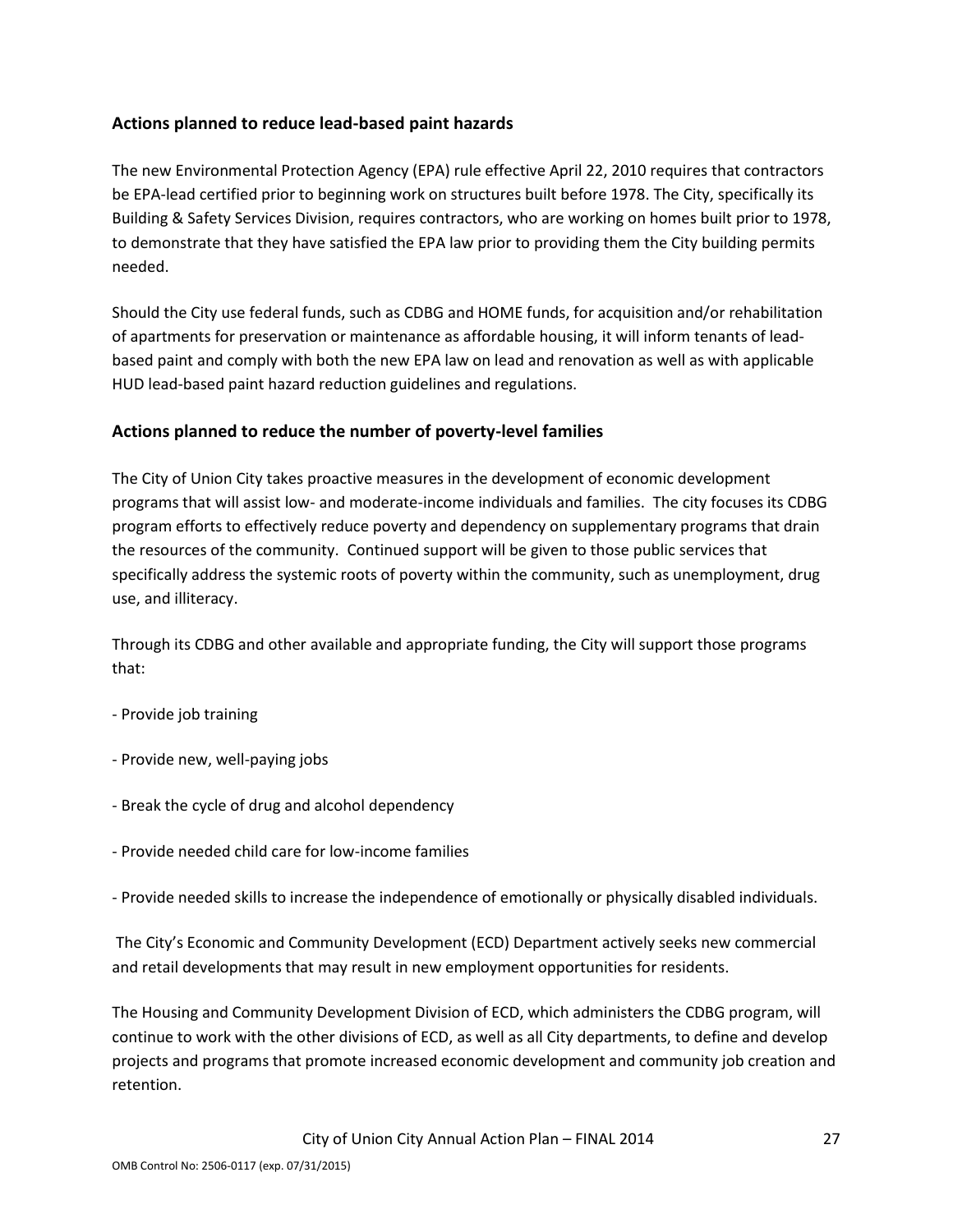#### **Actions planned to develop institutional structure**

A primary strength of the housing and community development delivery systems is the coordination of efforts between the jurisdictions and the groups that oversee these efforts on an inter-jurisdictional basis. An additional strength is the level of coordination between service providers, particularly those addressing housing needs of the homeless, special needs populations, and housing providers. The HOME Technical Advisory Committee (TAC) comprised of staff from the individual jurisdictions in the Alameda County HOME Consortium, meets regularly to discuss programmatic and policy matters relating to federal housing and community development funding sources available to these jurisdictions.

The primary gaps facing Union City and all of the Alameda County HOME Consortium jurisdictions in delivering affordable and supportive housing are primarily the lack of financial resources for development, operations, and support services. Community development efforts are limited due to a lack of financial resources. The City will continue efforts to identify and utilize new sources of financing for affordable housing, and community development programs. Enhancing coordination efforts among housing providers, service providers, and governmental agencies will also be a priority. The City will continue to coordinate its own departments to ensure that critical services are provided, as well as with other jurisdictions.

## **Actions planned to enhance coordination between public and private housing and social service agencies**

As mentioned before, the lack of financial resources for development, operations, and support services is a huge gap to overcome. Addressing these gaps will be a high priority for Union City. The City will work to provide stronger coordination between agencies and organizations.

Public agencies, for-profit and non-profit private organizations all play a part in the provision of affordable housing, social services, capital improvements, and economic development. The City's Housing and Community Development (HCD) Division of ECD, has the primary responsibility for implementation of the Consolidated Plan and the Housing Element. HCD will continue to proactively work with other agencies and for-profit and non-profit private organizations to ensure that efficient and effective programs are developed and managed. To the extent that redundancy is reduced, and streamlining is increased, the City and other jurisdictions will all better serve our communities.

The City plans to continue funding EveryOne Home's operations; and City staff will continue to serve on its strategic Leadership Board. As already described, the City is committed to implementing the strategies of the EveryOne Home Plan and its objectives of ending homelessness in Alameda County by 2020.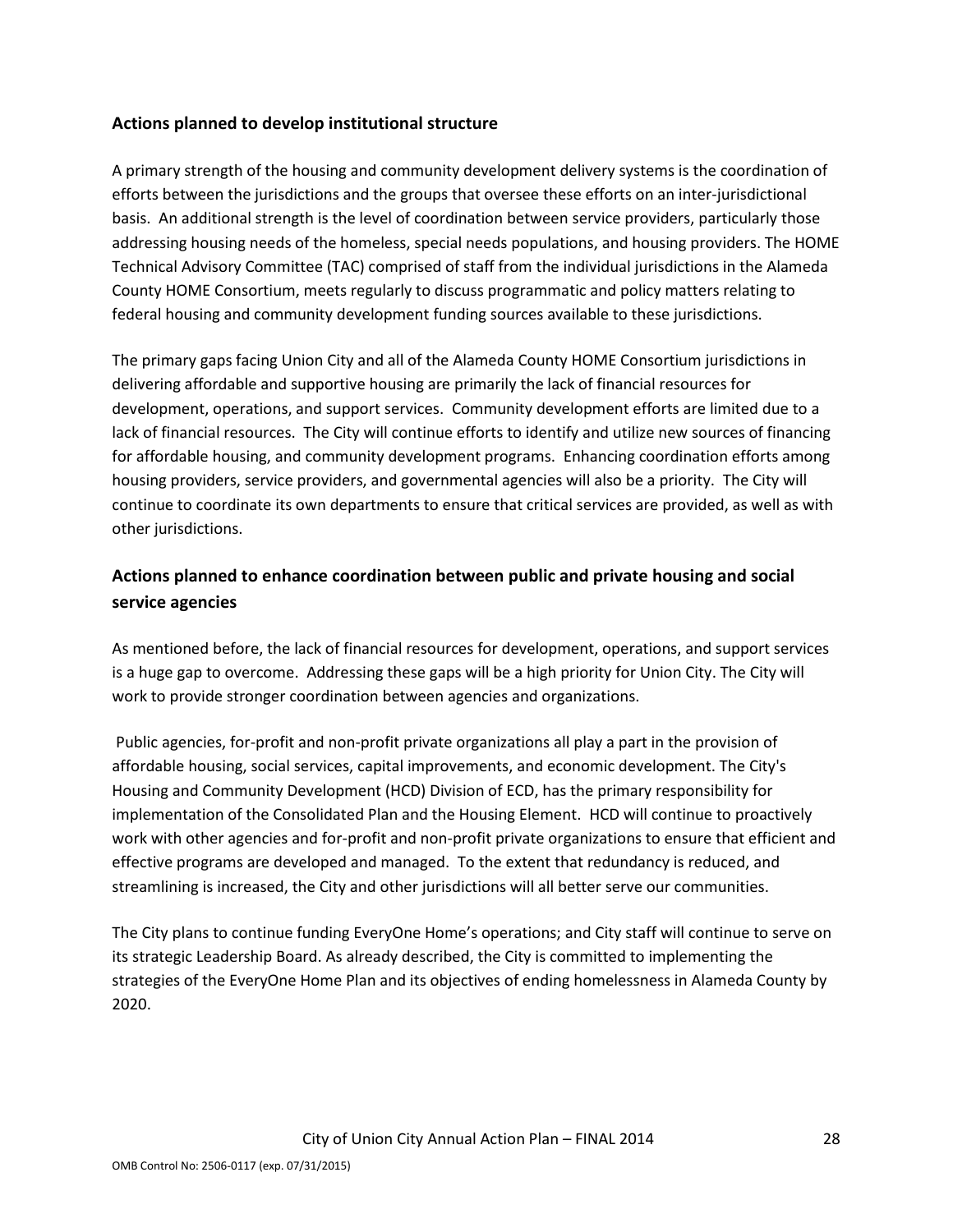#### **Discussion**

The City of Union City implements its housing and community development goals and objectives through coordination with other public and private entities. Alameda County HCD is the lead agency of the HOME Consortium, and works closely with staff of the HOME Consortium jurisdictions in developing housing programs and policy for HOME projects. EveryOne Home, the Shelter Plus Care Program, the Jobs/Housing Linkages Program and the HOPWA SPNS-funded Project Independence are all examples of where county-wide and multi-jurisdictional public/private coordination occurs at the project and programmatic levels.

Other coordination within the HOME Consortium jurisdictions exists among planning departments, housing and community development departments, housing authorities, local social service agencies, private developers, nonprofit organizations, and citizens.